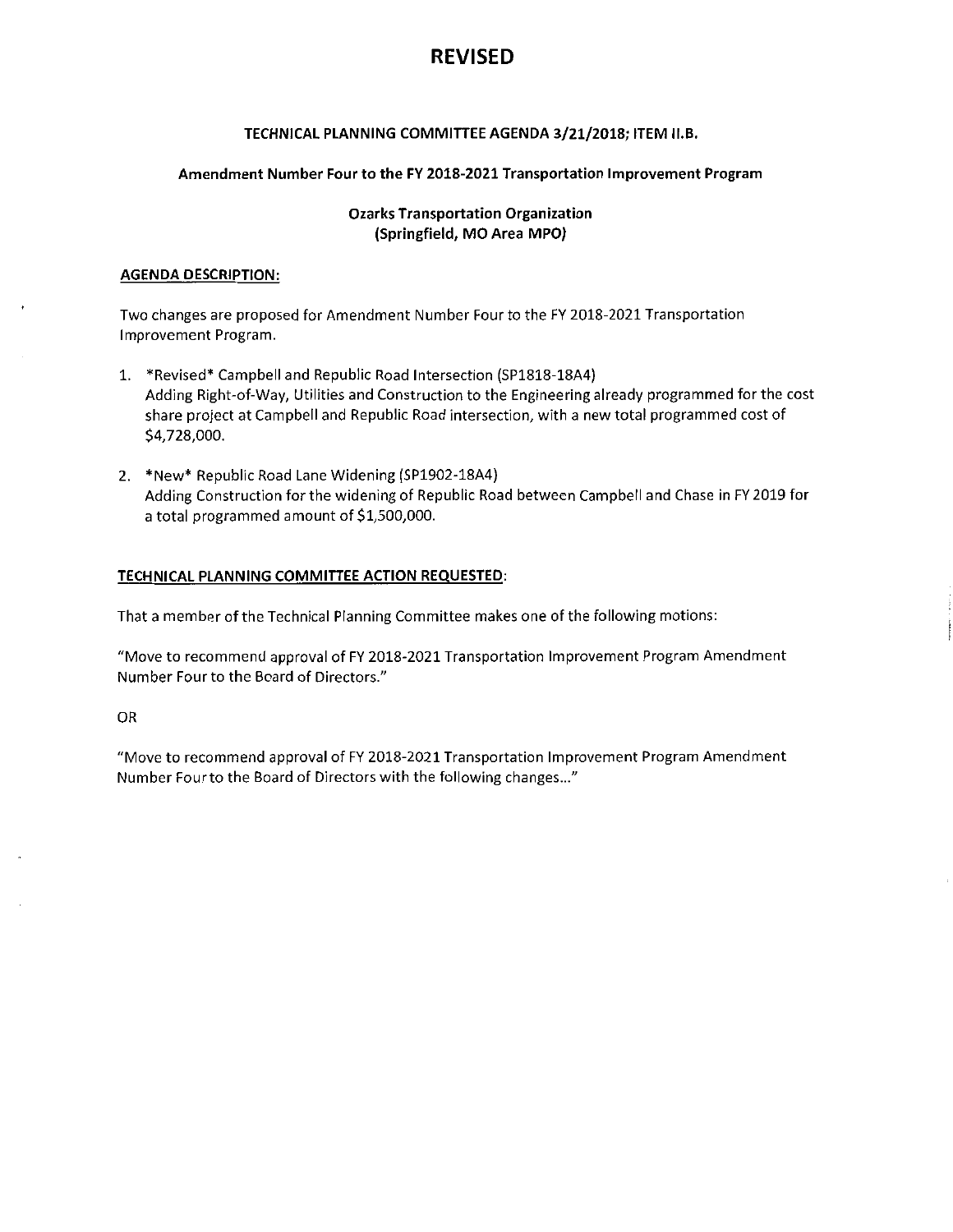

# Transportation Improvement Program - FY 2018-2021

Project Detail by Section and Project Number with Map

# J) Pending Amendment Section

## TIP # SP1818-18A4 CAMPBELL AND REPUBLIC ROAD INTERSECTION Route Campbell Avenue From Campbell Avenue To Republic Road Location City of Springfield Federal Agency FHWA Project Sponsor City of Springfield Federal Funding Category NHPP MoDOT Funding Category Major Projects and Emerging Needs Bike/Ped Plan? Yes EJ? FEJ? STIP # 8P3087C Federal ID #



## Project Description

| STIP#<br>Federal ID#                                                             | 8P3087C |              |                         |               | ≕ਨ W Farm Road 182 |        | Kirk H      |
|----------------------------------------------------------------------------------|---------|--------------|-------------------------|---------------|--------------------|--------|-------------|
| <b>Project Description</b>                                                       |         |              |                         |               |                    |        |             |
| Add lanes, replace sidewalk, replace signal at Campbell Avenue and Republic Road |         |              |                         |               |                    |        |             |
|                                                                                  |         |              |                         |               |                    |        |             |
| <b>Fund Code</b>                                                                 | Source  | Phase        | FY2018                  | <b>FY2019</b> | FY2020             | FY2021 | Total       |
| FHWA (STBG)                                                                      | Federal | <b>ENG</b>   | \$8,000                 | \$8,000       | \$0                | \$0    | \$16,000    |
| <b>LOCAL</b>                                                                     | Local   | <b>ENG</b>   | \$613,000               | \$0           | \$0                | \$0    | \$613,000   |
| MoDOT                                                                            | State   | <b>ENG</b>   | \$2,<br>00 <sub>1</sub> | \$2,000       | \$0                | \$0    | \$4,000     |
| FHWA (STBG-U)                                                                    | Federal | <b>ROW</b>   | \$200,000               | \$0           | \$0                | \$0    | \$1,200,000 |
| <b>LOCAL</b>                                                                     | Local   | <b>ROW</b>   | \$3, 9,000              | \$0           | \$0                | \$0    | \$300,000   |
| FHWA (STBG)                                                                      | Federal | CON          | \$Ο                     | \$1,875,200   | \$0                | \$0    | \$1,875,200 |
| FHWA (STBG-U)                                                                    | Federal | CON          | \$0                     | \$200,800     | \$0                | \$0    | \$200,800   |
| LOCAL                                                                            | Local   | <b>COM</b>   | \$0                     | \$50,200      | \$0                | \$0    | \$50,200    |
| MoDOT                                                                            | State   | $\mathbf{C}$ | \$0                     | \$468,800     | \$0                | \$0    | \$468,800   |
| <b>Totals</b>                                                                    |         |              | \$2,123,000             | \$2,605,000   | \$0                | \$0    | \$4,728,000 |
|                                                                                  |         |              |                         |               |                    |        |             |
|                                                                                  |         |              |                         |               |                    |        |             |

## Notes

Non-Federal Funding Source: State Transportation Revenues, City of Springfield Sales Tax Prior Cost Future Cost Total Cost \$0 \$0 \$4,728,000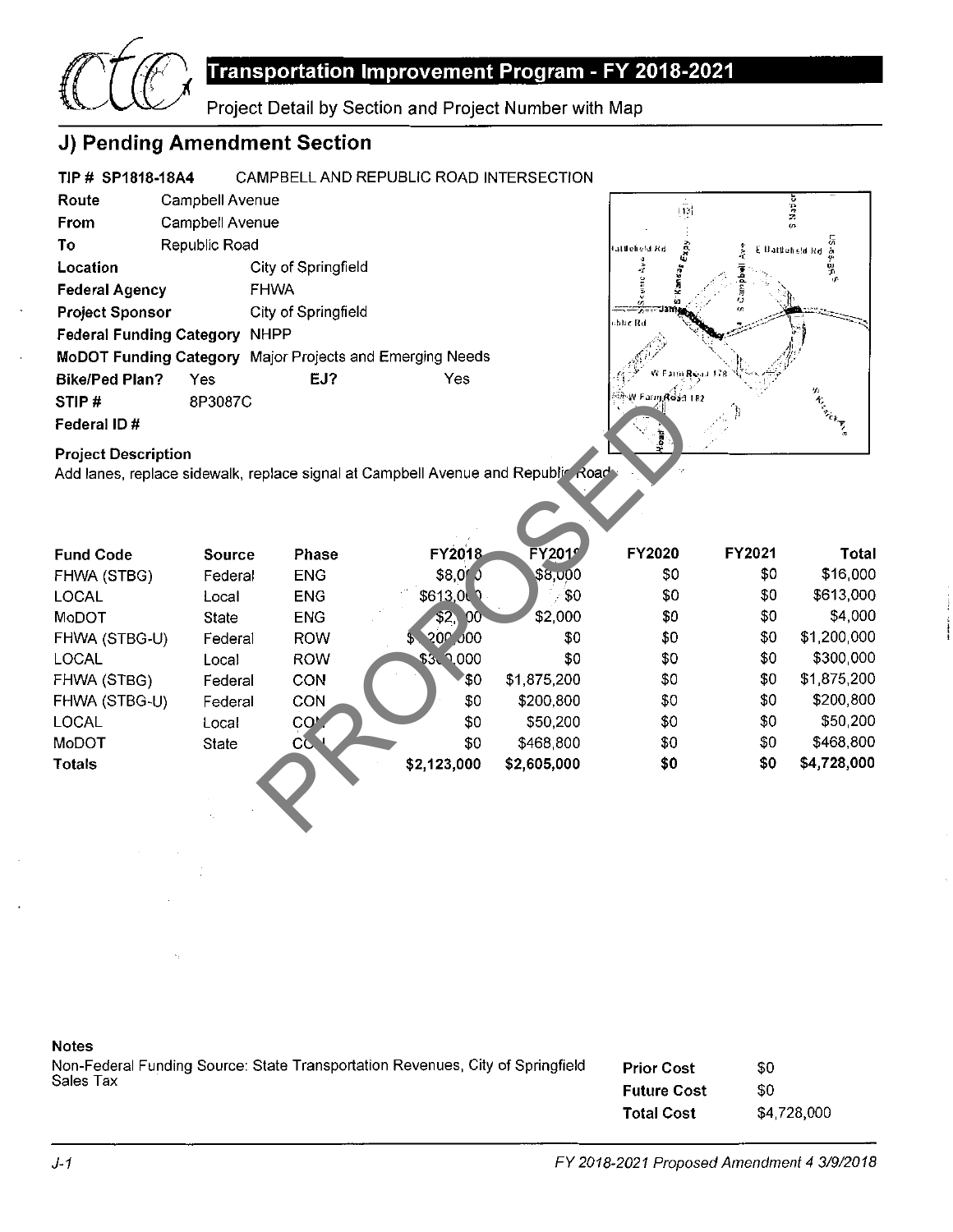

# Transportation Improvement Program - FY 2018-2021

Project Detail by Section and Project Number with Map

# E) Roadways Section

### TIP # SP1818-18A2 CAMPBELL AND REPUBLIC ROAD INTERSECTION Route Campbell Avenue S Nation  $\overline{13}$ From Campbell Avenue To Republic Road iAtlantalis (1 Atlantalis 1 Atlantalis 1 Atlantalis 1 Atlantalis 1 Atlantalis 1 Atlantalis 1 Atlantalis 1 Atla<br>
iPropries 1 Atlantalis 1 Atlantalis 1 Atlantalis 1 Atlantalis 1 Atlantalis 1 Atlantalis 1 Atlantalis 1 Atlan Location City of Springfield ă ý, en sic Federal Agency FHWA Project Sponsor City of Springfield blic Rd Federal Funding Category NHPP MoDOT Funding Category Major Projects and Emerging Needs **W**:Esim Roa: Bike/Ped Plan? Yes EJ? FEJ? STIP # 8P3087C on improvements.<br>
Phase<br>
ENG<br>
ENG<br>
S4,000<br>
\$5,000<br>
\$5,000<br>
\$5,000<br>
\$5,000<br>
\$6,000<br>
\$6,000<br>
\$6,000<br>
\$6,000<br>
\$6,000<br>
\$6,000<br>
\$6,000<br>
\$6,000<br>
\$6,000<br>
\$6,000<br>
\$6,000<br>
\$6,000<br>
\$6,000<br>
\$6,000<br>
\$6,000<br>
\$6,000<br>
\$6,000<br>
\$6,000<br>
\$6, Federal ID # Project Description Review of design for intersection improvements. FY2020 FY2021 Total Fund Code Source Phase FY2018 FY2019 FHWA (NHPP) Federal ENG  $$4,000$ \$4,000 \$0 \$0 \$8,000 MoDOT State ENG  $, 000$ \$0 \$0 \$2,000 **1,**00 Totals \$5,000 \$0 \$0 \$10,000 \$5,000

## Notes

Non-Federal Funding Source: State Transportation Revenues

| <b>Prior Cost</b>  | \$0      |
|--------------------|----------|
| <b>Future Cost</b> | \$0      |
| <b>Total Cost</b>  | \$10,000 |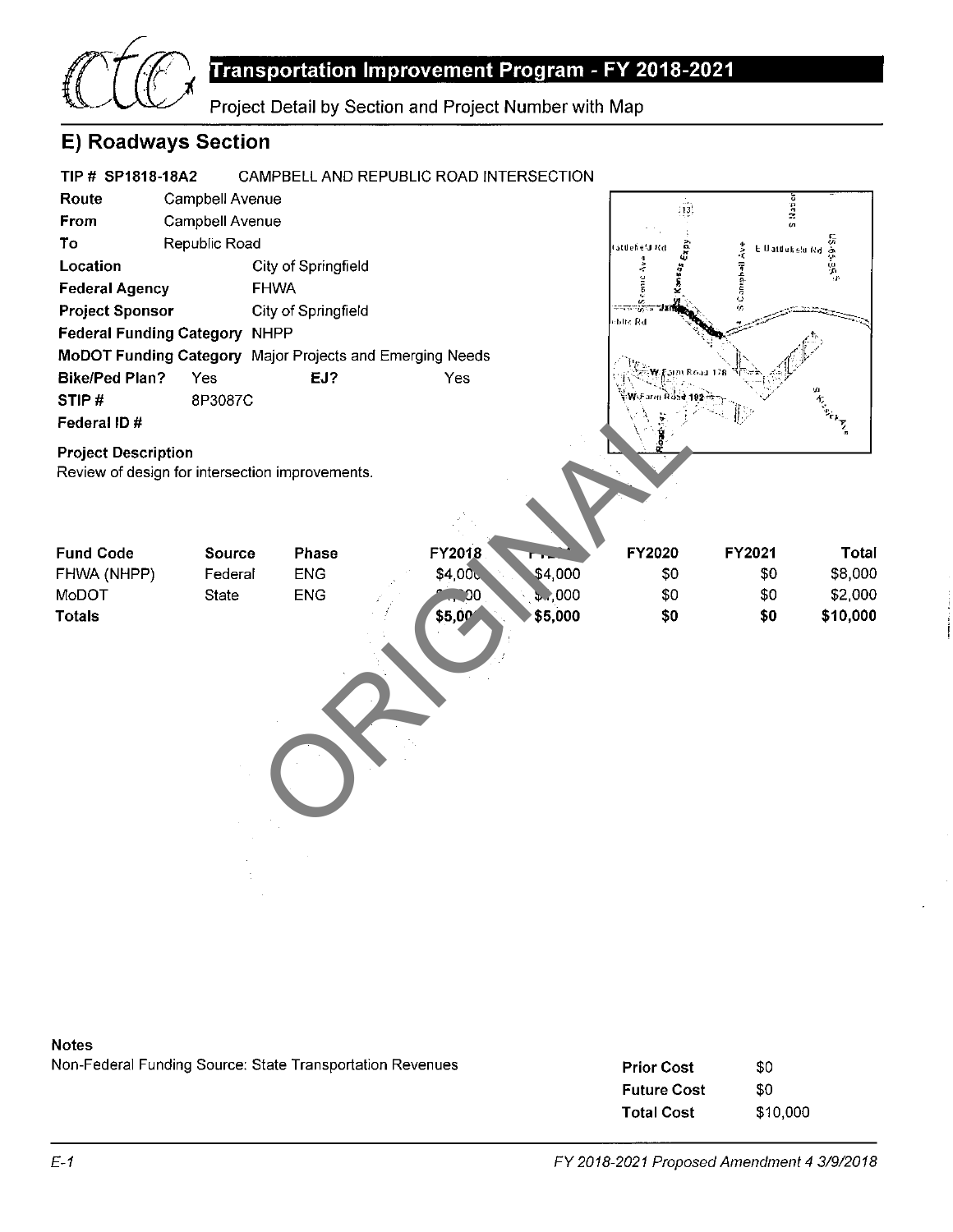

### Notes

Non-Federal Funding Source: City of Springfield Sales Tax

| <b>Prior Cost</b>  | \$0         |
|--------------------|-------------|
| <b>Future Cost</b> | \$0         |
| <b>Total Cost</b>  | \$1,500,000 |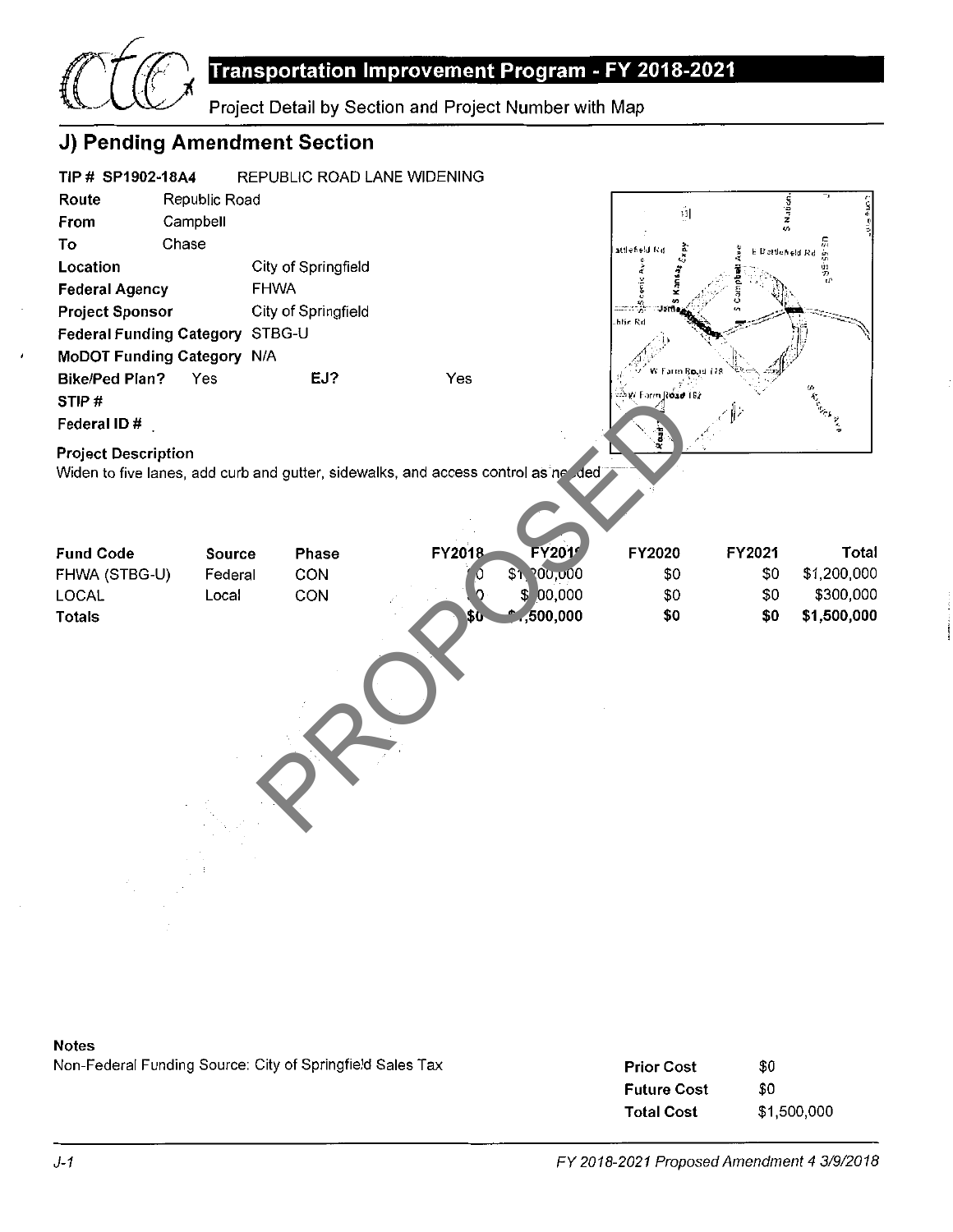#### Roadways

| YEARLY SUMMARY             |                   |                                                                                                                                         |                       |                        |                 |                        |                       |                                   |                       |                     |                |                |                        |                    |                                                |                 |                        |                            |
|----------------------------|-------------------|-----------------------------------------------------------------------------------------------------------------------------------------|-----------------------|------------------------|-----------------|------------------------|-----------------------|-----------------------------------|-----------------------|---------------------|----------------|----------------|------------------------|--------------------|------------------------------------------------|-----------------|------------------------|----------------------------|
|                            |                   | FHWA (STBG-U) FHWA (SAFETY) FHWA (BRIDGE) FHWA (STBG) FHWA (IM) FHWA (130) FHWA (NHS) FHWA (BRM) FHWA (BRO) FHWA (NHPP) FHWA (HPP) FEMA |                       |                        |                 | Federal                |                       |                                   |                       |                     |                |                | Local<br><b>LOCAL</b>  |                    | <b>State</b><br>MoDOT MoDOT-GCSA MoDOT-AC SEMA |                 |                        | <b>TOTAL</b>               |
| PROJECT                    |                   |                                                                                                                                         |                       |                        |                 |                        |                       |                                   |                       |                     |                |                |                        |                    |                                                |                 |                        |                            |
| 2018<br>BA1801-18          | 50                | \$0                                                                                                                                     | \$0                   | \$0                    | \$0             | \$0                    | \$D                   | \$0                               | \$0                   | \$1,600             | 50             | \$0            | \$0                    | \$400              | <b>SO</b>                                      | 50              | 50                     | \$2,000                    |
| CC0901                     | SO.               | \$0                                                                                                                                     | \$0                   | \$1,600                | SO.             | \$0                    | \$0                   | S0                                | 50                    | SO.                 | 50             | \$0            | \$0                    | \$400              | \$0                                            | 50              | 50                     | \$2,000                    |
| CC1102                     | SO.               | SO.                                                                                                                                     | \$0                   | 50                     | SO              | \$0                    | \$0                   | \$O                               | \$0                   | \$1,680,000         | SO.            | \$0            | \$0                    | \$420,000          | \$0                                            | \$0             | 50                     | \$2,100,000                |
| CC1601                     | SO                | \$900                                                                                                                                   | \$0                   | \$0                    | SO              | 50                     | 50                    | SO                                | SO.                   | S0                  | 50             | \$0            | 50                     | \$100              | \$O                                            | SO <sub>1</sub> | SO.                    | \$1,000                    |
| CC1701                     | SO.               | S0                                                                                                                                      | S <sub>D</sub>        | \$457,600              | SO <sub>1</sub> | \$0                    | S0                    | \$0                               | SO.                   | SO.                 | SO.            | SO.            | \$0                    | \$114,400          | S0                                             | SO.             | SO.                    | \$572,000                  |
| CC1702                     | SO.               | \$196,000                                                                                                                               | \$0                   | \$584,000              | S0              | SO.                    | \$0                   | \$O                               | SO.                   | 50                  | 50             | SO.            | \$0                    | \$195,000          | S <sub>0</sub>                                 | SO.             | <b>SO</b>              | \$975,000                  |
| CC1703                     | 50                | SO.                                                                                                                                     | \$0                   | \$4,000                | SO <sub>1</sub> | 50                     | SO <sub>1</sub>       | SO <sub>1</sub>                   | SO.                   | 50                  | SO.            | SO             | 50                     | \$1,000            | S <sub>0</sub>                                 | SO <sub>1</sub> | \$0                    | \$5,000                    |
| CC1801                     | \$0               | S0                                                                                                                                      | \$0                   | \$19,200               | SO <sub>1</sub> | \$0                    | S <sub>0</sub>        | \$0                               | SO.                   | SO <sub>1</sub>     | \$0            | S0             | SO.                    | \$4,800            | \$O                                            | SO.             | \$0                    | \$24,000                   |
| CC1802                     | 50                | S <sub>0</sub>                                                                                                                          | \$O                   | \$0                    | SO <sub>1</sub> | SO.                    | 50                    | \$O                               | SO.                   | \$80,000            | \$0            | \$0            | 50                     | \$20,000           | S <sub>O</sub>                                 | 50              | S <sub>0</sub>         | \$100,000                  |
| CC1803-18                  | SO.               | \$72,000                                                                                                                                | \$0                   | 50                     | 50              | SO.                    | \$0                   | \$O                               | \$0                   | 50                  | \$0            | \$0            | \$0                    | \$8,000            | S <sub>0</sub>                                 | 50              | <b>SD</b>              | \$80,000                   |
| GR1403-18A1                | \$0               | \$0                                                                                                                                     | \$0                   | SO.                    | SO.             | \$0                    | S0<br>\$0             | \$0<br>\$0                        | SO.<br>SO.            | \$68,000            | \$0<br>\$0     | S0<br>SO.      | SO.<br>\$45,030        | \$17,000<br>\$O    | SO.<br>\$0                                     | 50<br>\$0       | SO.<br>\$0             | \$85,000<br>\$225,149      |
| GR1501                     | \$180,119<br>SO.  | \$O<br>50                                                                                                                               | 50<br>\$0             | 50<br>SD.              | \$0<br>50       | \$0<br>50              | \$O                   | \$O                               | \$320,000             | \$0<br>50           | \$0            | \$O            | \$80,000               | \$0                | \$0                                            | \$0             | \$0                    | \$400,000                  |
| GR1601-18A2<br>GR1701      | 50                | 50                                                                                                                                      | \$O                   | \$588,000              | 50              | \$0                    | 50                    | \$O                               | \$O                   | \$0                 | \$0            | \$0            | SO.                    | \$167,000          | \$0                                            | \$0             | <b>SO</b>              | \$855,000                  |
| GR1703                     | SQ                | 50                                                                                                                                      | \$O                   | \$1,600                | 50              | SO.                    | S <sub>0</sub>        | \$O                               | \$0                   | 50                  | 50             | \$0            | \$0                    | \$400              | 50                                             | \$0             | \$0                    | \$2,000                    |
| GR1704                     | \$0               | \$0                                                                                                                                     | \$0                   | \$1,600                | \$0             | SO <sub>1</sub>        | S <sub>0</sub>        | SO                                | S <sub>0</sub>        | \$0                 | 50             | S <sub>0</sub> | SO                     | \$400              | 50                                             | 50              | \$0                    | \$2,000                    |
| GR1705                     | \$O               | S <sub>0</sub>                                                                                                                          | \$0                   | \$15,200               | SO.             | \$0                    | SO.                   | S <sub>0</sub>                    | SO <sub>1</sub>       | \$û                 | \$0            | SO.            | SO <sub>1</sub>        | \$3,800            | \$0                                            | \$0             | \$0                    | \$19,000                   |
| GR1706                     | S0                | 50                                                                                                                                      | \$0                   | \$415,200              | 50              | 50                     | \$O                   | \$O                               | \$0                   | \$0                 | \$0            | \$O            | \$O                    | \$103,800          | \$O                                            | \$0             | SO.                    | \$519,000                  |
| GR1707-17A6                | \$0               | \$0                                                                                                                                     | \$0                   | s۵                     | S0              | SO.                    | 50                    | SO                                | 50                    | 50                  | 50             | \$O            | \$51,000               | \$0                | 50                                             | \$0             | \$0                    | \$51,000                   |
| GR1801-18                  | \$O               | \$22,500                                                                                                                                | \$0                   | S0                     | \$O             | 50                     | \$0                   | S <sub>0</sub>                    | SO <sub>1</sub>       | SQ.                 | \$0            | \$O            | SO <sub>1</sub>        | \$2,500            | SO <sub>1</sub>                                | \$O             | SO <sub>1</sub>        | \$25,000                   |
| GR1802-18                  | \$0               | 50                                                                                                                                      | \$0                   | \$84,000               | 50              | \$0                    | \$0                   | \$0                               | \$0                   | \$0                 | \$0            | SO.            | SO.                    | \$21,000           | \$0                                            | \$0             | SO.                    | \$105,000                  |
| GR1803-18                  | S <sub>D</sub>    | 50                                                                                                                                      | \$0                   | SO.                    | SO.             | 50                     | 50                    | \$0                               | \$0                   | \$988,800           | \$0            | SO.            | 50                     | \$247,200          | \$0                                            | \$0             | 50                     | \$1,236,000                |
| GR1804-18                  | \$O               | \$û                                                                                                                                     | \$0                   | S0                     | SO.             | 50                     | 50                    | \$O                               | \$0                   | \$1,600             | \$0            | SO.            | SO <sub>1</sub>        | <b>S400</b>        | \$0                                            | \$0             | \$0                    | \$2,000                    |
| GR1805-18                  | \$0               | 50                                                                                                                                      | 50                    | \$800                  | \$0<br>SO.      | \$0<br>SO.             | S <sub>0</sub><br>\$G | S <sub>0</sub><br>\$0             | \$0<br>\$û            | \$0<br>S0           | \$O<br>\$0     | SO.<br>50      | \$O<br>SO <sub>1</sub> | \$200<br>\$284,000 | 50<br>SO.                                      | \$0<br>50       | \$0<br>\$O             | \$1,000<br>\$284,000       |
| MO1105                     | \$O<br>\$0        | \$0<br>\$0                                                                                                                              | S <sub>0</sub><br>\$0 | S <sub>0</sub><br>SO   | SO.             | \$0                    | S <sub>D</sub>        | SO                                | \$0                   | \$3,036,800         | \$0            | SO.            | \$0                    | \$759,200          | \$0                                            | \$0             | 50                     | \$3,796,000                |
| MO1616                     | \$0               | 50                                                                                                                                      | 50                    | \$790.400              | \$0             | \$0                    | SO.                   | SO.                               | \$0                   | 50                  | \$0            | 50             | \$0                    | \$197,600          | \$0                                            | \$0             | \$0                    | \$988,000                  |
| MO1705-18AM3<br>MO1708     | SO.               | \$162,000                                                                                                                               | \$0                   | .so                    | \$0             | 50                     | 50                    | SO.                               | \$0                   | \$0                 | 50             | \$0            | \$0                    | \$18,000           | \$0                                            | \$0             | 50                     | \$180,000                  |
| MO1709                     | \$0               | \$1,800                                                                                                                                 | \$0                   | S <sub>0</sub>         | 50              | \$0                    | \$D                   | \$0                               | \$0                   | \$û                 | \$0            | SO.            | 50                     | <b>S200</b>        | 50                                             | \$0             | \$0                    | \$2,000                    |
| MO1710-17A2                | 50                | 50                                                                                                                                      | S <sub>0</sub>        | \$105,600              | SO.             | \$0                    | 50                    | SO.                               | \$0                   | S0                  | \$0            | SO             | 50                     | \$26,400           | SO.                                            | \$0             | \$0                    | \$132,000                  |
| MO1711                     | \$0               | \$0                                                                                                                                     | S <sub>0</sub>        | \$8,000                | S <sub>0</sub>  | \$0                    | \$0                   | \$0                               | \$0                   | \$û                 | \$0            | SO             | \$0                    | \$2,000            | 50                                             | \$0             | \$0                    | \$10,000                   |
| MO1712                     | S0                | \$0                                                                                                                                     | <b>SO</b>             | S <sub>0</sub>         | \$0             | \$0                    | \$0                   | SO                                | \$0                   | \$1,600             | \$0            | \$0            | \$0                    | \$400              | 50                                             | \$0             | 50                     | \$2,000                    |
| MO1713                     | SO <sub>1</sub>   | \$3,116,700                                                                                                                             | SO.                   | 50                     | \$0             | 50                     | 50                    | SO.                               | \$0                   | 50                  | \$0            | \$0            | \$0                    | \$346,300          | \$0                                            | \$0             | 50                     | \$3,463,000                |
| MO1714                     | \$O               | \$0                                                                                                                                     | \$0                   | S <sub>0</sub>         | 50              | 50                     | SO <sub>1</sub>       | \$0                               | \$0                   | \$1,600             | \$0            | 50             | \$0                    | \$400              | \$0                                            | \$0             | \$0                    | \$2,000                    |
| MO1716                     | \$315,000         | \$0                                                                                                                                     | \$0                   | \$471,200              | SO.             | \$0                    | \$0                   | S <sub>0</sub>                    | \$0                   | SO                  | \$0            | 50             | \$78,750               | \$117,800          | \$0                                            | \$0             | \$O                    | \$982,750                  |
| MO1717                     | S0                | 50                                                                                                                                      | S <sub>0</sub>        | \$800                  | \$0             | SO.                    | SO.                   | \$O                               | \$O                   | SO.                 | \$0            | \$0<br>\$0     | 50<br>\$0              | \$200              | 80<br>\$0                                      | 50<br>\$0       | \$0<br>50              | \$1,000<br>\$48,000        |
| MO1719                     | \$0               | \$0                                                                                                                                     | \$0                   | S <sub>0</sub>         | \$0             | \$0<br>\$0             | \$0<br>\$O            | S <sub>0</sub><br>SO <sub>1</sub> | SO<br>\$0             | \$36,400<br>\$4,000 | \$0<br>\$0     | \$0            | \$0                    | \$9,600<br>\$1,000 | \$0                                            | \$0             | 50                     | \$5,000                    |
| MO1720                     | SO.<br>SO         | \$0<br>\$27,000                                                                                                                         | \$0<br>SO.            | 50<br>S <sub>0</sub>   | \$0<br>50       | 50                     | \$û                   | SO.                               | \$0                   | so.                 | 50             | \$0            | \$0                    | \$3,000            | \$û                                            | \$0             | \$0                    | \$30,000                   |
| MO1721<br>MO1722           | S <sub>0</sub>    | 50                                                                                                                                      | S <sub>0</sub>        | S <sub>0</sub>         | \$0             | \$0                    | \$O                   | S <sub>0</sub>                    | \$0                   | \$16,800            | \$0            | 50             | \$0                    | \$4,200            | \$0                                            | \$0             | \$0                    | \$21,000                   |
| MO1723                     | \$0               | \$0                                                                                                                                     | S <sub>0</sub>        | \$3,200                | \$O             | S <sub>0</sub>         | SO.                   | SO.                               | \$O                   | \$0                 | \$0            | \$0            | \$0                    | \$800              | 50                                             | \$0             | SO.                    | \$4,000                    |
| MO1803-18                  | SO.               | \$900                                                                                                                                   | \$O.                  | SO.                    | 50              | \$0                    | \$û                   | 50                                | \$O                   | SO.                 | \$0            | \$0            | \$O                    | <b>S100</b>        | 50                                             | \$0             | \$0                    | \$1,000                    |
| MO1804-18                  | SO                | \$0                                                                                                                                     | \$0                   | \$800                  | \$0             | SO                     | \$0                   | \$0                               | \$0                   | SO.                 | \$0            | \$0            | \$0                    | \$200              | \$0                                            | \$0             | \$0                    | \$1,000                    |
| MO1805-18                  | \$0               | \$0                                                                                                                                     | SO.                   | \$112,000              | \$0             | SO.                    | 50                    | 50                                | \$0                   | SO.                 | \$0            | \$0            | \$0                    | \$28,000           | \$O                                            | \$0             | \$0                    | \$140,000                  |
| MO1806-18                  | SO.               | \$0                                                                                                                                     | SO.                   | \$72,000               | SO.             | \$0                    | SO.                   | 50                                | SO <sub>1</sub>       | SO.                 | \$0            | \$0            | \$O                    | \$18,000           | S0                                             | SO.             | \$0                    | \$90,000                   |
| MO1807-18                  | \$O               | SO.                                                                                                                                     | 50                    | \$O                    | \$0             | 50                     | \$0                   | S0                                | \$0                   | S <sub>0</sub>      | \$0            | \$0            | \$0                    | \$11,500           | \$0                                            | \$103,500       | 50                     | \$115,000                  |
| MO1808-18                  | S <sub>0</sub>    | \$0                                                                                                                                     | 50                    | 50                     | \$0             | \$0                    | \$0                   | 50                                | \$0                   | \$0                 | 50             | \$0            | \$0                    | \$21,900           | S <sub>0</sub>                                 | \$197,100       | \$0                    | \$219,000                  |
| NX1701                     | SO.               | SO.                                                                                                                                     | \$O                   | \$O                    | 50              | \$0                    | \$0                   | SO.                               | 50                    | \$964,000           | \$0            | \$0            | \$0                    | \$580,000          | 50                                             | S0              | \$0<br>\$0             | \$1,544,000<br>\$1,287,000 |
| NX1702                     | SO                | \$û                                                                                                                                     | SO <sub>1</sub>       | \$1,029,600            | SO              | \$O                    | \$0                   | \$0                               | \$0                   | 50<br>S0            | \$0<br>\$0     | \$0<br>\$0     | \$0<br>\$0             | \$257,400          | \$0<br>\$0                                     | \$0<br>\$0      | \$0                    | \$235,000                  |
| NX1703                     | S <sub>0</sub>    | S0                                                                                                                                      | SO.                   | \$188,000              | \$0<br>SO.      | SO.<br>SO <sub>1</sub> | 50<br>SQ.             | \$0<br>\$0                        | SO.<br>S0             | \$1,600             | SO             | SO             | \$O                    | \$47,000<br>\$400  | SO.                                            | \$0             | SO                     | \$2,000                    |
| NX1704                     | SO<br>SO          | \$0<br>\$0                                                                                                                              | SO.<br>\$0            | 50<br>\$0              | \$0             | \$0                    | \$0                   | 50                                | SQ                    | \$68,800            | \$O            | \$0            | SO.                    | \$17,200           | SO.                                            | \$0             | \$0                    | \$86,000                   |
| NX1705                     | 554.400           | SO                                                                                                                                      | \$D                   | \$0                    | \$0             | \$0                    | \$0                   | S0                                | 50                    | \$37,600            | \$0            | \$0            | \$13,600               | 59,400             | \$O.                                           | SD              | \$O                    | \$115,000                  |
| NX1801-17A2<br>NX1803-18A2 | S0                | \$0                                                                                                                                     | \$0                   | \$0                    | \$0             | 50                     | \$Ô                   | \$0                               | \$0                   | \$80,000            | S <sub>0</sub> | \$0            |                        | \$20,000           | SO.                                            | 50              | \$0                    | \$100,000                  |
| OK1401-18AM4               | \$313,000         | \$0                                                                                                                                     | \$O                   | \$365,600              | 80              | SG                     | SO.                   | \$O                               | \$0                   | SO                  | \$O            | \$0            | \$78,000               | \$91,400           | \$0                                            | \$0             | \$0                    | \$848,000                  |
| OK1701                     | \$O               | SO.                                                                                                                                     | SO <sub>1</sub>       | \$161,600              | SO <sub>1</sub> | SO.                    | S <sub>0</sub>        | \$û                               | S0                    | S <sub>0</sub>      | S <sub>0</sub> | \$0            | S0                     | \$40,400           | 50                                             | 50              | \$0                    | \$202,000                  |
| OK1702                     | S <sub>0</sub>    | S <sub>0</sub>                                                                                                                          | SO.                   | \$3,068,800            | SO.             | \$0                    | \$O                   | \$0                               | S <sub>0</sub>        | S <sub>0</sub>      | \$0            | \$0            | \$204,924              | \$562,276          | \$0                                            | SO <sub>1</sub> | SO.                    | \$3,836,000                |
| OK1703                     | SO.               | \$O                                                                                                                                     | \$0                   | \$5,981,600            | SO              | \$0                    | \$0                   | 50                                | \$0                   | <b>SO</b>           | 50             | \$0            | \$0                    | \$1,495,400        | SO.                                            | \$0             | \$0                    | \$7,477,000                |
| OK1801-17A2                | \$1,716,720       | \$0                                                                                                                                     | \$0                   | \$1,456,080            | S0              | SO.                    | \$0                   | \$ū                               | 50                    | S <sub>0</sub>      | SO.            | \$0            | \$429,180              | \$364,020          | \$0                                            | \$D             | \$0                    | \$3,966,000                |
| OK1802-17A5                | \$626,722         | SO.                                                                                                                                     | 50                    | \$0                    | SO <sub>1</sub> | \$0                    | 50                    | \$O                               | 5574.959              | SO                  | SO.            | \$580,494      | S489.626               | \$0                | 50                                             | SO <sub>1</sub> | \$96,749               | \$2,368,550                |
| OK1803                     | S0                | \$0                                                                                                                                     | \$0                   | 50                     | SO <sub>1</sub> | SO.                    | SO                    | \$O                               | SO.                   | \$16,000            | S0             | SO.<br>\$0     | \$0<br>\$0             | \$4,000            | \$0<br>SO.                                     | S0<br>SO.       | SO <sub>1</sub><br>SO. | \$20,000<br>\$85,000       |
| RG0901-18A1                | 50                | SO                                                                                                                                      | \$0                   | \$û                    | S <sub>0</sub>  | \$0<br>SO <sub>1</sub> | \$0<br>\$0            | SO.<br>\$0                        | SO.<br>S <sub>0</sub> | \$68,000<br>5800    | SO.<br>50      | \$0            | \$0                    | \$17,000<br>\$200  | 50                                             | SO.             | \$0                    | \$1,000                    |
| RG1201                     | 50                | Ş0                                                                                                                                      | \$0                   | \$0                    | S0<br>SO.       | \$0                    | SO.                   | \$O                               | \$0                   | \$0                 | 50             | \$0            | \$496,128              | \$0                | SO.                                            | SO.             | SO.                    | \$2,198,631                |
| RP1502<br>RP1701           | \$1,702.503<br>SO | SO.<br>S <sub>0</sub>                                                                                                                   | \$0<br>\$0            | \$0<br>SO <sub>1</sub> | SO              | \$0                    | 50                    | \$O                               | \$0                   | \$8,000             | SO.            | \$O            | \$0                    | \$2,000            | SO.                                            | SO.             | \$0                    | \$10,000                   |
| RP1702                     | 50                | \$7,000                                                                                                                                 | SO <sub>1</sub>       | \$184,200              | S <sub>0</sub>  | \$0                    | S <sub>0</sub>        | \$O                               | \$0                   | S <sub>0</sub>      | \$0            | S <sub>0</sub> | \$0                    | \$47,800           | \$0                                            | S0              | \$0                    | \$239,000                  |
| RP1703-17A3                | SO.               | S0                                                                                                                                      | \$O                   | \$1,600                | SO <sub>1</sub> | \$O                    | \$0                   | \$0                               | 50                    | 50                  | S0             | S <sub>0</sub> | \$0                    | \$400              | S <sub>0</sub>                                 | \$0             | SO <sub>1</sub>        | \$2,00                     |

FY 2018 continued on next page

Ozarks Transportation Organization

 $\mathcal{A}^{\mathcal{A}}$  , where  $\mathcal{A}^{\mathcal{A}}$  ,  $\mathcal{A}^{\mathcal{A}}$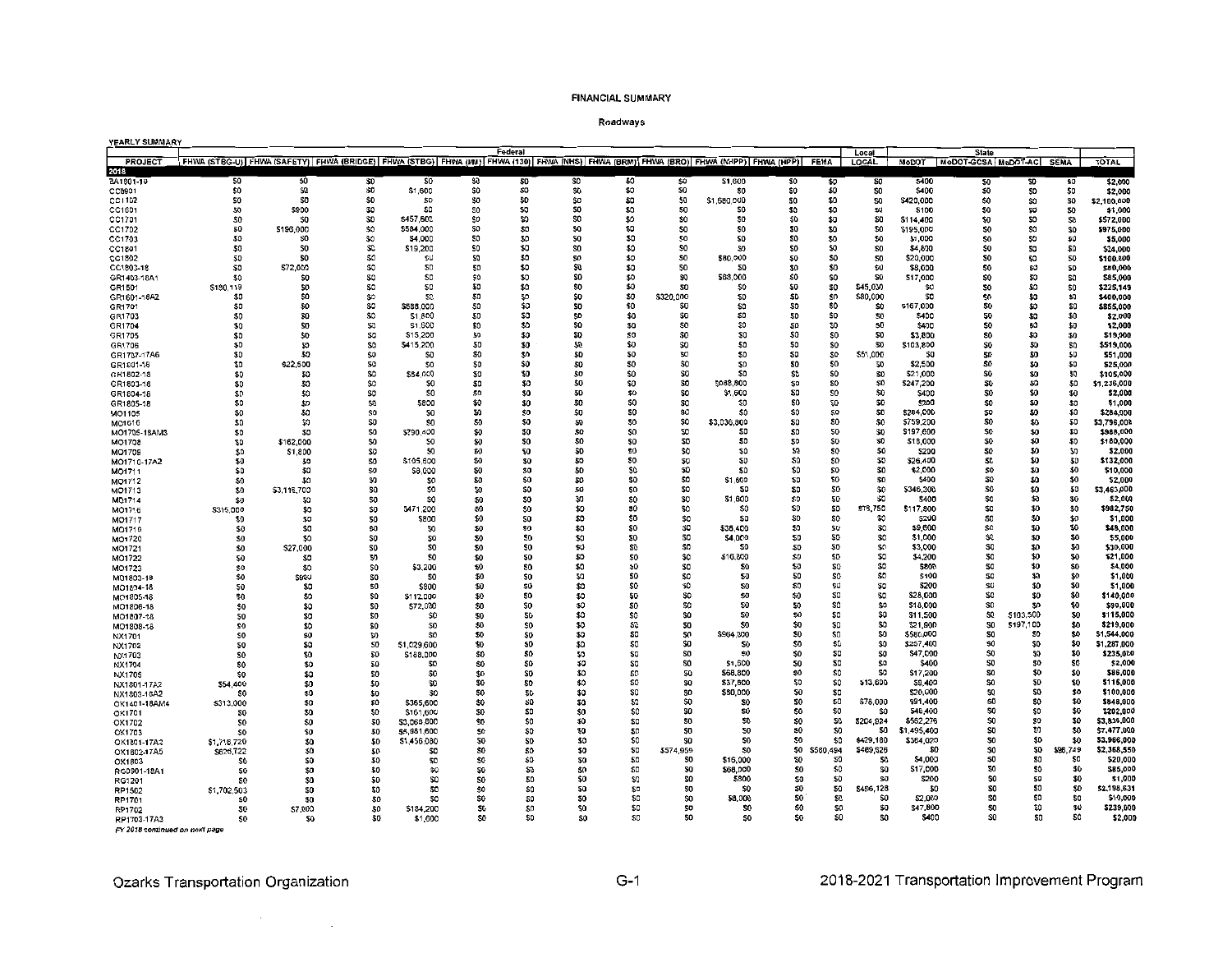$\mathcal{L}(\mathcal{A})$  and  $\mathcal{A}(\mathcal{A})$  .

#### Roadways

| <b>YEARLY SUMMARY</b>  |                |                                                                                                                                                         |                |                            |                      |                 |                |                 |                 |                       |                 |                 |                 |                                             |                                                |            |                |                        |
|------------------------|----------------|---------------------------------------------------------------------------------------------------------------------------------------------------------|----------------|----------------------------|----------------------|-----------------|----------------|-----------------|-----------------|-----------------------|-----------------|-----------------|-----------------|---------------------------------------------|------------------------------------------------|------------|----------------|------------------------|
| PROJECT                |                | FHWA (STBG-U)   FHWA (SAFETY)   FHWA (BRIDGE)   FHWA (STBG)   FHWA (I/M)   FHWA (130)   FHWA (NHS)   FHWA (BRM)   FHWA (BRO)   FHWA (NHPP)   FHWA (HPP) |                |                            |                      | Federal         |                |                 |                 |                       |                 | <b>FEMA</b>     | Local<br>LOCAL  |                                             | <b>State</b><br>MoDOT MoDOT-GCSA MoDOT-AC SEMA |            |                | <b>TOTAL</b>           |
| 2018 Continued         |                |                                                                                                                                                         |                |                            |                      |                 |                |                 |                 |                       |                 |                 |                 |                                             |                                                |            |                |                        |
| RP1704-17A3            | 50             | 50                                                                                                                                                      | \$0            | \$1,600                    | 50                   | \$0             | 50             | 50              | \$0             | \$0                   | \$0             | \$0             | \$0             | \$400                                       | \$0                                            | \$0        | \$0            | \$2,000                |
| RP1801-18AM1           | SO.            | \$112,500                                                                                                                                               | 50             | \$0                        | SO <sub>1</sub>      | SO <sub>1</sub> | \$0            | \$0             | <b>SO</b>       | \$0                   | \$O             | \$û             | \$0             | \$12,500                                    | 50                                             | \$0        | \$0            | \$125,000              |
| SP1106                 | \$154,525      | S <sub>0</sub>                                                                                                                                          | \$0            | \$276,882                  | SO                   | \$0             | \$O            | 50              | \$0             | \$0                   | \$0             | 50              | \$38,631        | \$69,221                                    | \$O                                            | \$0        | SO             | \$539,259              |
| SP1112                 | \$1,110,295    | S <sub>0</sub>                                                                                                                                          | 50             | 30                         | SO                   | \$0             | 50             | \$0             | SO.             | \$1,883,198           | \$166,134       | 50              | \$0             | \$748.373                                   | S0                                             | 50         | SO.            | \$3,908,000            |
| SP1122                 | \$0            | SO                                                                                                                                                      | \$D            | \$115,000                  | \$0                  | \$0             | 50             | \$0             | \$O             | S0                    | SO.             | 50              | \$0             | ന                                           | \$0                                            | \$0        | SO             | \$115,000              |
| SP1204                 | S0             | S <sub>0</sub>                                                                                                                                          | SO.            | S <sub>0</sub>             | SO.                  | SO.             | \$0            | 50              | \$0             | \$1,012,000           | \$0             | S0              | 50              | \$253,000                                   | 50                                             | \$0        | <b>SO</b>      | \$1,265,000            |
| SP1209                 | SD             | S <sub>0</sub>                                                                                                                                          | SO.            | \$3,840                    | \$0                  | S <sub>0</sub>  | 50             | S <sub>0</sub>  | \$O             | SD.                   | \$0             | S <sub>0</sub>  | \$960           | <b>SO</b>                                   | \$0                                            | 50         | SO             | \$4,800                |
| SP1401                 | SO.            | \$O                                                                                                                                                     | SO.            | 50                         | \$0                  | S <sub>0</sub>  | \$0            | S <sub>0</sub>  | \$0             | \$1,600               | SD <sub>1</sub> | SO <sub>1</sub> | \$0             | \$400                                       | \$0                                            | SO         | 50             | \$2,000                |
| SP1405-18A1            | SO             | SO                                                                                                                                                      | S0             | S <sub>0</sub>             | SO.                  | SO              | SO.            | 50              | \$0             | \$121,600             | \$0             | 50              | SO              | \$30,400                                    | SO.                                            | S0         | \$0            | \$152,000              |
| SP1419-18A1            | S <sub>D</sub> | \$0                                                                                                                                                     | \$0            | SO                         | \$128,000            | \$0             | 50             | S <sub>0</sub>  | \$0             | 50                    | \$0             | \$0             | SO.             | \$32,000                                    | 50                                             | 50         | \$0            | \$160,000              |
| SP1701                 | S <sub>0</sub> | \$0                                                                                                                                                     | 50             | SO.                        | \$0                  | \$0             | \$0            | \$0             | \$0             | \$315,200             | 50              | \$0             | \$0             | \$78,800                                    | \$0                                            | <b>SO</b>  | \$0            | \$394,000              |
| SP1704-18AM*           | SO             | 50                                                                                                                                                      | SO.            | \$0                        | SO.                  | \$0             | SO.            | SO.             | 50              | \$8,000               | SO.             | \$0             | 30              | \$2,000                                     | SO.                                            | SO.        | \$0            | \$10,000               |
| SP1705-18AM*           | SO.            | \$0                                                                                                                                                     | S <sub>0</sub> | S <sub>0</sub>             | SO                   | \$0             | \$O            | 50              | 50              | \$108,000             | \$0             | 50              | \$0             | \$27,000                                    | \$0                                            | \$0        | \$0            | \$135,000              |
| SP1707                 | S0             | SO.                                                                                                                                                     | \$0            | \$4.000                    | \$0                  | \$0             | SO.            | 50              | \$0             | SO                    | \$0             | \$0             | \$0             | \$1,000                                     | \$0                                            | \$0        | SO.            | \$5,000                |
| SP1708                 | SO.            | \$0                                                                                                                                                     | \$0            | \$0                        | \$0                  | \$0             | S <sub>0</sub> | S0              | \$O             | \$1,600               | SO.             | \$O             | \$0             | \$400                                       | \$0                                            | \$0        | \$0            | \$2,000                |
| SP1709                 | \$O            | \$0                                                                                                                                                     | 50             | \$0                        | \$0                  | \$0             | SO.            | \$0             | 50              | \$16,000              | \$0             | \$0             | \$0             | \$4,000                                     | \$0                                            | \$0        | \$0            | \$20,000               |
| SP1710                 | \$0            | 50                                                                                                                                                      | \$0            | \$0                        | SO                   | \$0             | SO.            | S0              | \$0             | \$1,600               | \$0             | 50              | \$0             | \$400                                       | \$0                                            | \$0        | \$0            | \$2.000                |
| SP1714-17A2            | \$1,600,000    | SO.                                                                                                                                                     | \$0            | 50                         | S0                   | \$O             | SO.            | \$0             | SO.             | S.                    | \$0             | \$O             | \$400,000       | 50                                          | \$O                                            | \$0        | \$0            | \$2,000,000            |
| SP1801-18              | \$0            | S <sub>0</sub>                                                                                                                                          | SO             | \$0                        | <b>SD</b>            | SO <sub>1</sub> | \$O            | 50              | \$0             | \$40,000              | \$0             | SO.             | \$0             | \$10,000                                    | \$0                                            | \$0        | \$0            | \$50,000               |
| SP1802-18              | SO.            | S <sub>0</sub>                                                                                                                                          | \$û            | 50                         | SO                   | \$0             | S0             | S0              | SO              | \$40,000              | \$0             | 50              | \$0             | \$10,000                                    | \$0                                            | 50         | \$0            | \$50,000               |
| SP1803-18              | \$0            | S <sub>0</sub>                                                                                                                                          | \$1,600<br>50  | \$0                        | \$0                  | \$0             | \$0            | \$0             | \$O             | \$0                   | \$0             | \$0             | \$0             | \$400                                       | \$0                                            | \$0        | \$O            | \$2,000                |
| SP1804-18<br>SP1805-18 | \$0<br>\$O     | \$0<br>S <sub>0</sub>                                                                                                                                   | \$û            | .000<br><b>S620</b><br>\$0 | <b>SO</b><br>\$1,800 | \$0<br>\$0      | \$0<br>\$0     | <b>SD</b><br>SO | \$0<br>\$0      | S <sub>0</sub><br>SO. | \$0<br>\$0      | \$0<br>50       | 50<br>\$0       | \$155,000                                   | \$0<br>\$0                                     | \$0        | 50             | \$775,000              |
|                        | 50             | \$0                                                                                                                                                     | \$0            | \$0                        | \$851,400            | 50              | \$0            | \$0             | \$0             | \$O                   | \$0             | \$0             | 50              | \$200                                       |                                                | \$0        | SO.<br>50      | \$2,000                |
| SP1806-18<br>SP1807-18 | \$0            | \$184,500                                                                                                                                               | SO.            | SO.                        | SO                   | 50              | \$0            | \$0             | \$0             | SO                    | \$0             | 50              | SO.             | \$94,600<br>\$20,500                        | \$0<br>SO.                                     | \$0<br>\$0 |                | \$946,000<br>\$205,000 |
| SP1808-18AM2           | \$O            | \$0                                                                                                                                                     | \$0            | 50                         | \$0                  | 50              | 50             | S <sub>0</sub>  | \$0             | \$45,944              | \$6,856         | SO.             | \$0             | \$13,200                                    | \$0                                            | 50         | \$O<br>SD      | \$66,000               |
| SP1809-18              | SO.            | \$O                                                                                                                                                     | SO.            | \$0                        | \$0                  | SO.             | \$û            | SO              | \$0             | \$1,500               | \$0             | \$0             | SO.             | \$400                                       | SO                                             | \$0        | 50             | \$2,000                |
| SP1810-18              | SO.            | so                                                                                                                                                      | SO.            | \$O                        | 50                   | SO.             | 50             | SO.             | \$0             | \$1,742,400           | \$0             | SO.             | SO              | \$435,600                                   | \$0                                            | SO.        | \$0            | \$2,178,000            |
| SP1811-18              | SO.            | \$72,000                                                                                                                                                | \$0            | S <sub>0</sub>             | \$0                  | \$0             | SO.            | \$0             | 50              | \$0                   | S <sub>0</sub>  | 50              | <b>SO</b>       | \$8,000                                     | SO                                             | SO.        | SO             | \$80,000               |
| SP1812-18              | SO.            | \$72,000                                                                                                                                                | SO.            | SO                         | \$0                  | SO.             | \$0            | SO              | \$0             | SC.                   | \$0             | SO.             | 50              | \$8,000                                     | S <sub>0</sub>                                 | SO.        | \$0            | \$80,000               |
| SP1813-18AM1           | SO.            | \$0                                                                                                                                                     | 50             | S <sub>0</sub>             | \$O                  | \$0             | \$0            | \$O             | \$0             | \$1,747,200           | \$O             | \$0             | \$0             | \$436,800                                   | SO                                             | SO.        | 50             | \$2,184,000            |
| SP1814-18AM1           | \$0            | \$0                                                                                                                                                     | \$0            | \$0                        | SO.                  | \$0             | 50             | \$O             | 50              | \$212,000             | \$0             | \$0             | \$0             | \$53,000                                    | \$0                                            | SO.        | \$0            | \$265,000              |
| SP1815-18A2            | S <sub>0</sub> | \$0                                                                                                                                                     | \$0            | S <sub>0</sub>             | 50                   | S0              | SO             | \$0             | \$O             | \$60,000              | \$0             | SO.             | \$15,000        | S0                                          | \$0                                            | SO         | \$0            | \$75,000               |
| SP1816-18A2            | SO.            | \$0                                                                                                                                                     | \$0            | SO                         | \$0                  | \$0             | SO.            | \$0             | SO              | \$60,000              | SO.             | \$0             | \$0             | \$15,000                                    | \$0                                            | SO.        | \$0            | \$75,000               |
| SP1817-18A2            | S0             | \$0                                                                                                                                                     | SO.            | S0                         | 50                   | \$O             | \$0            | SO.             | \$0             | \$80,000              | \$0             | SO.             | SO <sub>1</sub> | \$20,000                                    | \$O                                            | SO.        | \$0            | \$100,000              |
| SP1818-18A4            | \$1,200,000    | SG                                                                                                                                                      | \$0            | \$8,000                    | \$0                  | SO.             | 50             | SO              | SO              | \$0                   | SO              | <b>SO</b>       | \$913,000       | \$2,000                                     | 50                                             | 50         | \$0            | .123,000               |
| WI1001-17A2            | SO.            | SO.                                                                                                                                                     | \$0            | \$4,000                    | <b>SO</b>            | \$0             | 80             | 50              | SO.             | SO.                   | SO.             | 50              | \$0             | \$1,000                                     | \$0                                            | 50         | SO.            | \$5.000                |
| WI1701-17AM1           | \$873.896      | 50                                                                                                                                                      | \$O            | \$0                        | SO <sub>1</sub>      | \$0             | SO             | \$O             | SO.             | SO.                   | \$0             | \$O             | \$327,354       | S0                                          | \$0                                            | \$0        | \$0            | \$1,201,250            |
| WI1801-18              | SD.            | 50                                                                                                                                                      | \$O            | \$532,000                  | SO <sub>1</sub>      | \$0             | \$0            | \$O             | \$0             | S <sub>0</sub>        | SO.             | \$O             | \$0             | \$133,000                                   | \$0                                            | 50         | \$0            | \$665,000              |
| <b>SUBTOTAL</b>        | \$9,847,180    | \$4,047,800                                                                                                                                             | \$1,600        | \$17,839,202               | \$981,200            | \$0             | SO             | SO              | \$894,959       | \$14,661,942          |                 |                 |                 | \$172,990 \$580,494 \$3,661,183 \$9,411,490 | \$0                                            | \$300,600  | \$96,749       | \$62,497,389           |
|                        | SO.            |                                                                                                                                                         |                |                            |                      |                 |                |                 |                 |                       |                 |                 |                 |                                             |                                                |            |                |                        |
| 2019                   |                |                                                                                                                                                         |                |                            |                      |                 |                |                 |                 |                       |                 |                 |                 |                                             |                                                |            |                |                        |
| BA1801-18<br>CC0901    | \$0<br>\$0     | SO.<br>S <sub>0</sub>                                                                                                                                   | \$0<br>\$0     | \$0<br>\$1,600             | SO.<br>SO.           | \$0<br>\$0      | \$0<br>50      | \$0<br>\$0      | 50<br>\$0       | \$8,000<br>SO.        | \$0<br>\$0      | 50<br>\$0       | \$0<br>\$0      | \$2,000<br>\$400                            | \$0                                            | \$0        | \$0            | \$10,000               |
|                        | \$D            | S <sub>0</sub>                                                                                                                                          | 50             | \$0                        | \$0                  | SO <sub>1</sub> | \$0            | \$0             | \$0             | \$400,000             | \$0             | \$0             | 50              | \$100,000                                   | \$0<br>50                                      | \$0<br>\$0 | \$0            | \$2,000                |
| CC1102<br>CC1601       | 50             | \$900                                                                                                                                                   | 50             | \$0                        | SO.                  | SO.             | \$0            | 50              | \$0             | \$0                   | \$0             | 50              | S <sub>0</sub>  | \$100                                       | 50                                             | 50         | SO.<br>S0      | \$500,000<br>\$1,000   |
| CC1703                 | SO             | \$0                                                                                                                                                     | S <sub>0</sub> | \$4,000                    | \$0                  | S <sub>0</sub>  | \$0            | SO.             | \$û             | \$0                   | \$0             | SO.             | S <sub>0</sub>  | \$1,000                                     | S0                                             | SO.        | \$0            | \$5,000                |
| CC1801                 | \$0            | \$0                                                                                                                                                     | \$0            | \$1,240,800                | \$0                  | S <sub>0</sub>  | \$0            | 50              | \$0             | \$0                   | \$0             | 50              | 50              | \$310,200                                   | S <sub>0</sub>                                 | SO.        | \$0            | \$1,551,000            |
| CC1802                 | \$0            | 50                                                                                                                                                      | S <sub>0</sub> | \$O                        | \$0                  | SO <sub>1</sub> | 50             | SO.             | \$0             | \$80,000              | \$0             | SO.             | \$0             | \$20,000                                    | \$O                                            | S0         | \$0            | \$100,000              |
| GR1403-18A1            | \$0            | 50                                                                                                                                                      | SO             | sa                         | SO                   | SO.             | 50             | \$O             | S <sub>0</sub>  | \$8,000               | \$0             | 50              | S <sub>0</sub>  | \$2,000                                     | \$0                                            | <b>SO</b>  | <b>SO</b>      | \$10,000               |
| GR1701                 | S <sub>0</sub> | \$O                                                                                                                                                     | S <sub>0</sub> | \$7,634,400                | SO <sub>1</sub>      | <b>SO</b>       | SO             | S <sub>0</sub>  | SO <sub>1</sub> | 50                    | SO.             | SO.             | SO.             | ,908,600                                    | S <sub>0</sub>                                 | 50         | SO.            | \$9,543,000            |
| GR1703                 | \$O            | \$0                                                                                                                                                     | \$O            | \$3,200                    | \$0                  | \$0             | S <sub>0</sub> | \$0             | S <sub>0</sub>  | 50                    | SO.             | \$0             | SO.             | \$800                                       | SO                                             | \$0        | <b>SO</b>      | \$4,000                |
| GR1704                 | \$0            | \$0                                                                                                                                                     | \$0            | \$38,400                   | 50                   | \$0             | \$0            | SO.             | S <sub>0</sub>  | \$0                   | SO.             | \$0             | 50              | \$9,600                                     | 50                                             | \$0        | S <sub>0</sub> | \$48,000               |
| GR1705                 | \$0            | \$76,000                                                                                                                                                | \$0            | \$225,600                  | 50                   | \$0             | \$0            | SO.             | S <sub>0</sub>  | 50                    | \$0             | \$0             | \$0             | \$75,400                                    | \$0                                            | \$0        | \$0            | \$377,000              |
| GR1707-17A6            | 50             | SO.                                                                                                                                                     | \$0            | 50                         | SO <sub>1</sub>      | \$Q             | SO             | \$O             | SO              | S <sub>0</sub>        | \$0             | \$0             | \$1,000         | SQ.                                         | \$0                                            | \$0        | \$0            | \$1,000                |
| GR1801-18              | \$O            | \$22,500                                                                                                                                                | \$0            | \$0                        | SO <sub>1</sub>      | \$0             | \$0            | \$D             | S0              | SO.                   | \$0             | \$0             | \$0             | \$2,500                                     | \$0                                            | \$0        | \$0            | \$25,000               |
| GR1804-18              | 50             | S0                                                                                                                                                      | \$0            | 50                         | SO.                  | \$0             | \$0            | \$0             | \$0             | \$43,200              | \$0             | \$0             | \$0             | \$10,800                                    | \$0                                            | \$0        | \$0            | \$54,000               |
| GR1805-18              | \$0            | SO.                                                                                                                                                     | \$0            | \$800                      | SO.                  | \$0             | \$0            | \$0             | \$0             | \$0                   | \$0             | \$0             | \$0             | \$200                                       | \$0                                            | \$0        | \$0            | \$1,000                |
| MO1105                 | \$0            | 50                                                                                                                                                      | 50             | \$0                        | \$0                  | 50              | \$0            | 50              | \$0             | SO.                   | \$0             | \$0             | SD.             | \$284,000                                   | 50                                             | \$0        | 50             | \$284,000              |
| MO1709                 | \$O            | 5162,900                                                                                                                                                | 50             | SO.                        | 50                   | SO.             | \$0            | SO.             | \$0             | 50                    | \$0             | 50              | 50              | \$18,100                                    | SO.                                            | \$0        | SO             | \$181,000              |
| MO1711                 | \$O            | SO.                                                                                                                                                     | S <sub>0</sub> | \$511,200                  | SO <sub>1</sub>      | S0              | \$0            | S <sub>0</sub>  | \$0             | sn.                   | \$û             | SO.             | SO.             | \$127,800                                   | SO.                                            | \$0        | SO.            | \$639,000              |
| MO1712                 | \$O            | \$0                                                                                                                                                     | \$O            | SO.                        | \$0                  | \$0             | \$D            | SO.             | \$0             | \$1,600               | \$0             | \$0             | \$0             | \$400                                       | \$0                                            | SO.        | SO.            | \$2,000                |
| MO1714                 | SO             | \$û                                                                                                                                                     | \$O            | SO                         | \$0                  | \$0             | 50             | \$0             | 50              | \$1,600               | 50              | \$0             | \$0             | \$400                                       | \$0                                            | SO.        | \$0            | \$2,000                |
| MO1717                 | \$324,000      | \$0                                                                                                                                                     | S <sub>0</sub> | \$471,200                  | \$0                  | SO.             | \$0            | SO.             | \$0             | 50                    | \$Û             | \$0             | \$81,000        | \$117,800                                   | S0                                             | \$0        | \$0            | \$994,000              |

MOTTH<br>MO1717 \$324,000<br>FY 2019 continued on next page

 $\sim$ 

Ozarks Transportation Organization

 $\mathcal{A}_\text{max}$  and  $\mathcal{A}_\text{max}$  and  $\mathcal{A}_\text{max}$ 

 $\label{eq:convergence} \begin{minipage}{0.9\linewidth} \begin{minipage}{0.9\linewidth} \begin{minipage}{0.9\linewidth} \begin{minipage}{0.9\linewidth} \begin{minipage}{0.9\linewidth} \end{minipage} \begin{minipage}{0.9\linewidth} \begin{minipage}{0.9\linewidth} \end{minipage} \begin{minipage}{0.9\linewidth} \begin{minipage}{0.9\linewidth} \end{minipage} \begin{minipage}{0.9\linewidth} \begin{minipage}{0.9\linewidth} \end{minipage} \begin{minipage}{0.9\linewidth} \end{minipage} \begin{minipage}{0.9\linewidth} \begin{minipage}{0$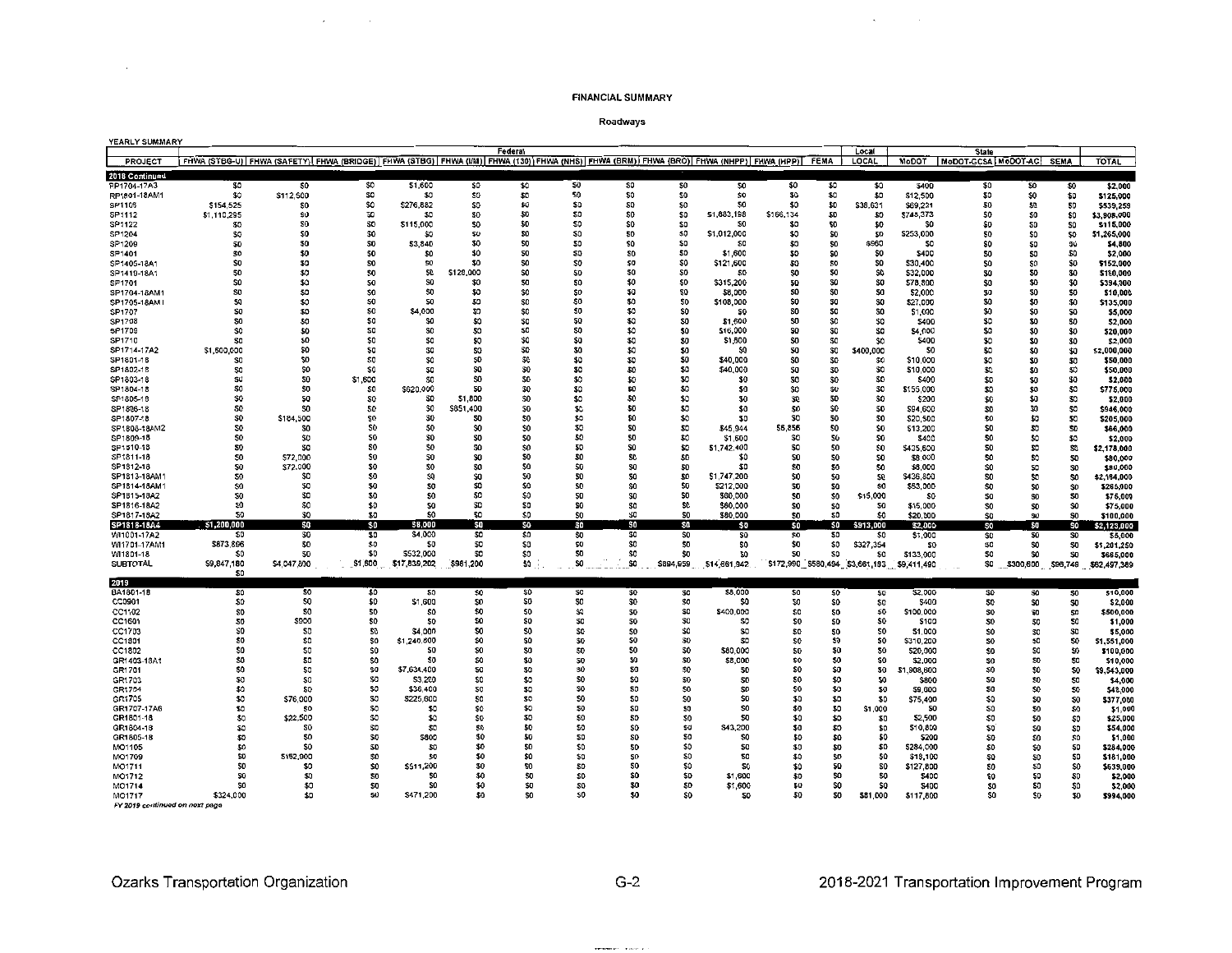### Roadways

| <b>YEARLY SUMMARY</b>          |                                                                                                                                         |                       |                                  |                 |                                    | Federal                |                      |                        |                |                          |                |            |                                   |                                                        |                                          |                        |                 |                             |
|--------------------------------|-----------------------------------------------------------------------------------------------------------------------------------------|-----------------------|----------------------------------|-----------------|------------------------------------|------------------------|----------------------|------------------------|----------------|--------------------------|----------------|------------|-----------------------------------|--------------------------------------------------------|------------------------------------------|------------------------|-----------------|-----------------------------|
| PROJECT                        | FHWA (STBG-U) FHWA (SAFETY) FHWA (BRIDGE) FHWA (STBG) FHWA (MN) FHWA (130) FHWA (NHS) FHWA (BRM) FHWA (BRO) FHWA (NHPP) FHWA (HPP) FEMA |                       |                                  |                 |                                    |                        |                      |                        |                |                          |                |            | Local<br><b>LOCAL</b>             | <b>MoDOT</b>                                           | <b>State</b><br>MoDOT-GCSA MoDOT-AC SEMA |                        |                 | <b>TOTAL</b>                |
| 2019 Continued                 |                                                                                                                                         |                       |                                  |                 |                                    |                        |                      |                        |                |                          |                |            |                                   |                                                        |                                          |                        |                 |                             |
| MO1719                         | 50                                                                                                                                      | 50                    | 50                               | \$0             | S <sub>0</sub>                     | SD                     | SO.                  | \$0                    | SO             | \$38,400                 | \$0            | \$0        | \$0                               | \$9,600                                                | SO.                                      | S0                     | 50              | \$48,000                    |
| MO1720                         | \$0                                                                                                                                     | S <sub>0</sub>        | \$0                              | \$0             | \$0                                | \$0                    | 50                   | \$0                    | \$0            | \$4,000                  | \$0            | \$0        | \$0                               | \$1,000                                                | S <sub>0</sub>                           | \$0                    | \$0             | \$5,000                     |
| MO1721                         | 50                                                                                                                                      | \$27,000              | 50                               | \$0<br>\$O      | SO                                 | \$0                    | \$0<br>\$O           | \$O                    | \$0            | S <sub>0</sub>           | \$0            | \$0        | 50                                | \$3,000                                                | \$0                                      | S0                     | \$0             | \$30,000                    |
| MO1722<br>MO1723               | 50<br>SO.                                                                                                                               | \$O<br>S <sub>0</sub> | \$0<br>SO <sub>1</sub>           | \$4,000         | SO<br>\$0                          | \$0<br>\$0             | 50                   | \$0<br>\$0             | 50<br>\$0      | \$16,800<br>\$0          | \$0<br>\$O     | \$0<br>\$0 | \$0<br>50                         | \$4,200<br>\$1,000                                     | \$0<br>\$0                               | 50<br>SO.              | 50<br>\$0       | \$21,000<br>\$5,000         |
| MO1803-18                      | 50                                                                                                                                      | \$900                 | \$0                              | \$0             | SO                                 | \$0                    | S0                   | \$0                    | SO             | 50                       | 50             | \$0        | \$0                               | \$100                                                  | \$O                                      | SO.                    | \$0             | \$1,000                     |
| MO1804-18                      | SO.                                                                                                                                     | SO.                   | \$0                              | \$800           | S0                                 | 50                     | SO.                  | \$0                    | \$O            | S0                       | \$0            | SO.        | SO.                               | \$200                                                  | \$0                                      | 50                     | SO              | \$1,000                     |
| MO1805-18                      | \$0                                                                                                                                     | SO.                   | \$0                              | \$1,364,000     | SO                                 | \$0                    | SO.                  | SO                     | \$0            | S0                       | SO             | 50         | \$0                               | \$341,000                                              | \$O                                      | SO.                    | \$O             | \$1,705,000                 |
| NX1701                         | 50                                                                                                                                      | 50                    | \$0                              | \$0             | Ş0                                 | \$0                    | SO.                  | <b>SO</b>              | \$0            | \$221,600                | 50             | \$0        | \$0                               | \$55,400                                               | 20                                       | 50                     | SO              | \$277,000                   |
| NX1702                         | 50                                                                                                                                      | 50                    | \$0                              | \$5,335<br>,200 | SO <sub>1</sub>                    | \$0                    | \$0                  | \$O                    | 50             | \$256,800                | \$0            | \$0        | \$0                               | \$1,398,000                                            | SO.                                      | 50                     | \$0             | \$6,990,000                 |
| NX1704                         | \$0                                                                                                                                     | \$0                   | \$0                              | 50              | 50                                 | \$O                    | \$0                  | \$0                    | \$0            | \$1,600                  | S <sub>0</sub> | \$0        | SO                                | \$400                                                  | \$0                                      | S0                     | 50              | \$2,000                     |
| NX1705<br>NX1801-17A2          | 50<br>5848.486                                                                                                                          | \$0<br>50             | \$0<br>\$0                       | \$0<br>\$0      | <b>SO</b><br>SO.                   | \$0<br>\$0             | SO.<br>S0            | \$O<br>SO <sub>1</sub> | 50<br>SO.      | \$4,148,800<br>\$745.114 | \$O<br>\$0     | \$0<br>SO. | 50<br>\$212.121                   | \$1,037,200<br>\$186,279                               | \$0<br>SO                                | SO.<br>SO              | S0<br>S0        | \$5,186,000<br>\$1,992,000  |
| NX1802-18                      | 5290.928                                                                                                                                | SO.                   | \$0                              | \$0             | SO.                                | \$0                    | SO.                  | SO <sub>1</sub>        | S <sub>O</sub> |                          | \$0            | \$0        | \$72,732                          | \$0                                                    | \$0                                      | SO.                    | SO.             | \$363,660                   |
| NX1803-18A2                    | <b>s</b> a                                                                                                                              | S <sub>0</sub>        | 50                               | \$0             | SO <sub>1</sub>                    | \$0                    | 50                   | \$O                    | \$O            | \$76,800                 | 50             | \$0        | \$19,200                          | SC <sub>1</sub>                                        | SO                                       | SO.                    | SO              | \$96,000                    |
| OK1401-18AM4                   | \$788,726                                                                                                                               | SO.                   | 50                               | \$855,798       | SO.                                | 50                     | SO.                  | \$0                    | S <sub>0</sub> | SO                       | \$D            | \$0        | 5197.431                          | \$213,949                                              | \$0                                      | 50                     | \$O             | \$2,055,904                 |
| OK1701                         | SO.                                                                                                                                     | \$835,000             | \$0                              | \$3,897,800     | \$0                                | \$O                    | S <sub>0</sub>       | \$O                    | S <sub>0</sub> | \$0                      | \$0            | \$0        | \$0                               | \$1,183,200                                            | S <sub>0</sub>                           | 50                     | SO              | \$5,916,000                 |
| OK1802-17A5                    | \$173,278                                                                                                                               | 50                    | \$0                              | SD.             | 50                                 | \$D                    | S <sub>0</sub>       | \$0                    | \$158,967      | \$0                      | 50             | \$160,498  | \$135,375                         | SO.                                                    | \$O                                      | 50                     | \$26,750        | \$654,868                   |
| OK1803                         | SO.                                                                                                                                     | 50                    | \$0                              | SO.             | 50                                 | \$0                    | S <sub>0</sub><br>50 | S <sub>0</sub>         | 50             | \$114,400                | \$0            | S0         | <b>SO</b>                         | \$28,600                                               | \$0                                      | 50                     | <b>SO</b>       | \$143,000                   |
| RG0901-18A1<br>RG1201          | \$0<br>\$O                                                                                                                              | \$0<br>S0             | \$0<br>\$0                       | \$0<br>50       | \$0<br>SO <sub>1</sub>             | \$0<br>\$0             | 50                   | SO.<br>\$0             | \$0<br>SO.     | \$8,000<br>\$800         | \$0<br>30      | -80<br>\$O | SO <sub>1</sub><br>S <sub>0</sub> | \$2,000<br>\$200                                       | SO.<br>so                                | \$0<br>50              | 50<br>S0        | \$10,000<br>\$1,000         |
| RP1701                         | \$O                                                                                                                                     | SO                    | \$0                              | <b>SO</b>       | \$0                                | \$0                    | SO                   | \$0                    | SO.            | \$8,000                  | SO.            | \$O        | S <sub>0</sub>                    | \$2,000                                                | SO.                                      | 50                     | \$0             | \$10,000                    |
| RP1703-17A3                    | 50                                                                                                                                      | \$O                   | \$0                              | \$1,600         | SO.                                | \$0                    | SO                   | SO.                    | \$0            | \$0                      | \$O            | \$O        | SO.                               | \$400                                                  | S <sub>0</sub>                           | 50                     | \$O             | \$2,000                     |
| RP1704-17A3                    | \$0                                                                                                                                     | S <sub>0</sub>        | 50                               | \$1,600         | SO                                 | \$0                    | \$0                  | \$0                    | \$O            | 50                       | \$0            | S0         | \$0                               | \$400                                                  | \$0                                      | SO.                    | SO.             | \$2,000                     |
| RP1801-18AM1                   | \$772,160                                                                                                                               | \$592,056             | \$0                              | <b>SO</b>       | <b>SD</b>                          | \$0                    | S <sub>0</sub>       | \$O                    | SO             | 50                       | \$0            | \$0        | \$193,040                         | S65,784                                                | \$O                                      | SO                     | \$0             | \$1,623,040                 |
| RP1802-18                      | SO.                                                                                                                                     | <b>SO</b>             | \$0                              | SD.             | \$0                                | \$0                    | \$0                  | \$O                    | SO             | \$28,000                 | \$0            | \$0        | 50                                | \$7,000                                                | SO                                       | 50                     | \$0             | \$35,000                    |
| RP1803-18                      | \$0                                                                                                                                     | S0                    | \$0                              | \$O             | S0                                 | \$0                    | 50<br>S0             | \$O                    | \$0<br>SO.     | 50                       | \$0            | \$0        | SO.                               | \$2,800                                                | \$0                                      | ,200<br>S1             | SO              | \$14,000                    |
| SP1401<br>SP1405-18A1          | \$0<br>50                                                                                                                               | so<br>\$O             | \$0<br>\$0                       | \$0<br>\$0      | SO.<br>SO.                         | 50<br>\$0              | \$0                  | \$0<br>\$O             | 80             | \$1,600<br>\$40,000      | \$0<br>SO.     | \$0<br>\$0 | 30<br>\$0                         | \$400<br>\$10,000                                      | \$0<br>SO.                               | -50<br>SO.             | \$0<br>SO.      | \$2,000<br>\$50,000         |
| SP1419-18A1                    | \$0                                                                                                                                     | S <sub>0</sub>        | \$O                              | \$0             | \$40,000                           | \$0                    | SO.                  | 50                     | \$0            | SO.                      | \$0            | \$0        | \$0                               | \$10,000                                               | SO.                                      | SO <sub>1</sub>        | \$O             | \$50,000                    |
| SP1605-17AM1                   | SO.                                                                                                                                     | S0                    | \$0                              | \$û             | S0                                 | \$0                    | S <sub>0</sub>       | \$963.132              | S <sub>0</sub> | \$0                      | SO.            | SO.        | \$240,783                         | \$0                                                    | S <sub>0</sub>                           | SO.                    | 50              | \$1,203,915                 |
| SP1704-18AM1                   | 50                                                                                                                                      | \$0                   | S0                               | 50              | S <sub>0</sub>                     | SO <sub>1</sub>        | SO.                  | \$0                    | S <sub>0</sub> | \$450,400                | S <sub>0</sub> | S0         | SO.                               | \$112,600                                              | S <sub>0</sub>                           | SO <sub>1</sub>        | SO              | \$563,000                   |
| SP1705-18AM1                   | 50                                                                                                                                      | SO                    | \$0                              | \$0             | <b>SO</b>                          | \$0                    | 50                   | \$0                    | SO             | \$6,011,200              | SO             | \$0        | \$0                               | ,502,800                                               | 50                                       | \$O                    | \$O             | \$7,514,000                 |
| SP1707                         | \$0                                                                                                                                     | \$0                   | \$0                              | \$32,000        | S <sub>0</sub>                     | \$0                    | S <sub>0</sub>       | \$O                    | \$0            | SO.                      | SO.            | SO.        | \$0                               | \$8,000                                                | S <sub>0</sub>                           | SO.                    | 50              | \$40,000                    |
| SP1708                         | 50                                                                                                                                      | \$0<br>SO.            | 50<br>\$0                        | \$0<br>\$0      | SO <sub>1</sub><br>SO <sub>1</sub> | \$O<br>50              | SO.<br>\$0           | \$O<br>\$0             | SO<br>SO       | \$8,000                  | \$0<br>\$0     | 30<br>\$0  | 50<br>50                          | \$2,000                                                | SO.<br>\$0                               | SO <sub>1</sub><br>\$0 | \$0<br>SO       | \$10,000                    |
| SP1709<br>SP1710               | \$O<br>SO                                                                                                                               | SO.                   | \$0                              | \$0             | S <sub>0</sub>                     | \$0                    | SO.                  | \$O                    | \$0            | \$16,000<br>\$14,400     | S <sub>0</sub> | \$0        | \$0                               | \$4,000<br>\$3,600                                     | \$0                                      | <b>SO</b>              | \$0             | \$20,000<br>\$18,000        |
| SP1801-18                      | \$O                                                                                                                                     | SO.                   | 50                               | \$0             | SO                                 | \$0                    | \$0                  | 50                     | \$0            | \$1,600                  | S <sub>0</sub> | \$0        | \$0                               | \$400                                                  | \$0                                      | S <sub>0</sub>         | SO <sub>1</sub> | \$2,000                     |
| SP1802-18                      | SO                                                                                                                                      | \$0                   | 50                               | \$O             | \$0                                | \$0                    | \$0                  | SO.                    | \$0            | \$1,600                  | SO             | \$0        | \$0                               | \$400                                                  | SO.                                      | \$0                    | SO.             | \$2,000                     |
| SP1803-18                      | SO                                                                                                                                      | SO.                   | \$73,600                         | 50              | SO                                 | 50                     | \$0                  | SO                     | \$O            | \$O                      | \$0            | 50         | SO.                               | \$18,400                                               | \$0                                      | \$0                    | \$0             | \$92,000                    |
| SP1805-18                      | 50                                                                                                                                      | S0                    | SO <sub>1</sub>                  | 50              | \$14,400                           | 50                     | \$0                  | SO <sub>1</sub>        | 50             | \$0                      | \$0            | 50         | \$0                               | \$1,600                                                | \$0                                      | <b>SD</b>              | \$0             | \$16,000                    |
| SP1807-18                      | SO                                                                                                                                      | \$1,774,800           | \$0                              | 50              | \$0                                | \$0                    | 50                   | \$0                    | \$0            | \$O                      | \$0            | \$0        | \$0                               | \$197,200                                              | \$0                                      | \$0                    | \$0             | \$1,972,000                 |
| SP1809-18                      | SO.                                                                                                                                     | 50                    | \$0<br>SO.                       | 50<br>\$0       | SO<br>\$0                          | \$0<br>\$0             | 50<br>\$0            | \$0<br>50              | S0<br>\$0      | \$29,600<br>\$60,000     | 50<br>\$0      | \$0<br>\$0 | 50<br>\$0                         | \$7,400<br>\$15,000                                    | \$0<br>\$0                               | \$0<br>\$0             | SO<br>\$0       | \$37,000<br>\$75,000        |
| SP1815-18A2<br>SP1816-18A2     | \$0<br>50                                                                                                                               | \$0<br>\$0            | SO.                              | 50              | \$0                                | 50                     | \$0                  | S0                     | \$O            | \$67,200                 | sa.            | 50         | \$0                               | \$16,800                                               | \$0                                      | \$0                    | \$0             | \$84,000                    |
| SP1817-18A2                    | S <sub>0</sub>                                                                                                                          | \$0                   | SO.                              | 50              | \$0                                | SO.                    | \$0                  | SO                     | S.O            | \$80,000                 | \$û            | SO.        | \$0                               | \$20,000                                               | \$0                                      | \$0                    | \$O             | \$100,000                   |
| SP1818-18A4                    | ,800                                                                                                                                    | SO                    | \$0                              | .200<br>S1.8    | \$0                                | \$0                    | SO                   | SC                     | \$0            | \$0                      | \$0            | \$0        | \$50,200                          | \$470,800                                              | 50                                       | \$0                    | 50              | 2,605,000                   |
| SP1901-18                      | SO                                                                                                                                      | \$0                   | 50                               | SO.             | SO.                                | \$180,000              | \$0                  | \$0                    | \$0            | \$O                      | \$0            | \$0        | <b>SO</b>                         | S <sub>0</sub>                                         | \$20,000                                 | \$0                    | SO.             | \$200,000                   |
| SP1902-18A4                    | \$1,200,000                                                                                                                             | SO.                   | \$O                              | SO              | SD                                 | 50                     | \$0                  | ŜC                     | \$0            | 30                       | S0             | \$0        | S300.                             | 30                                                     | SO                                       | \$0                    | SO.             | 1,500,000                   |
| WI1001-17A2                    | SO.                                                                                                                                     | SO.                   | SO.                              | \$4,000         | \$0                                | 50                     | \$0<br>\$0           | \$0                    | \$0<br>50      | 50<br>SO                 | \$0<br>50      | \$0        | \$0<br>\$0                        | \$1,000                                                | \$0<br>\$0                               | SO<br>\$0              | \$0<br>\$0      | \$5,000                     |
| WI1801-18                      | \$O                                                                                                                                     | SO.                   | \$O                              | \$5,700,000     | 50<br>\$54,400                     | \$0<br>\$180,000       | \$0                  | \$0<br>\$963,132       |                | \$158,967 \$12,993,114   |                | \$0        |                                   | \$1,425,000<br>\$0. \$160,498 \$1,502,882 \$11,363,212 | \$20,000                                 | \$11,200               | \$26,750        | \$7,125,000<br>\$64,809,387 |
| <b>SUBTOTAL</b>                | \$4,598,378                                                                                                                             | \$3,492,056           | \$73,600                         | \$29,211,198    |                                    |                        |                      |                        |                |                          |                |            |                                   |                                                        |                                          |                        |                 |                             |
| 2020                           |                                                                                                                                         |                       |                                  |                 |                                    |                        |                      |                        |                |                          |                |            |                                   |                                                        |                                          |                        |                 |                             |
| BA1801-18                      | \$0                                                                                                                                     | SO <sub>1</sub>       | \$O                              | \$0             | SO                                 | \$0                    | SO                   | \$0                    | \$0            | \$660,800                | \$O            | \$0        | \$O                               | \$165,200                                              | \$0                                      | \$0                    | 50              | \$826,000                   |
| CC1102                         | \$0                                                                                                                                     | <b>SD</b>             | <b>SO</b>                        | \$0             | SO.                                | SO.                    | \$1,600              | \$0                    | \$0            | 50                       | 50             | \$0        | \$0                               | \$400                                                  | \$0                                      | \$0                    | SO.             | \$2,000                     |
| CC1501                         | 50<br>SO.                                                                                                                               | \$55,800<br>\$0       | S <sub>0</sub><br>S <sub>0</sub> | \$0<br>\$4,000  | \$0<br>\$0                         | 50<br>SO.              | \$0<br>\$0           | 50<br>SO.              | SO.<br>\$O     | \$0<br>\$O               | SO.<br>\$0     | \$0<br>\$0 | \$0<br>\$0                        | \$6,200<br>\$1,000                                     | 50<br>50                                 | \$0<br>\$0             | \$O<br>SO.      | \$62,000<br>\$5,000         |
| CC1703<br>CC1802               | S <sub>0</sub>                                                                                                                          | \$0                   | \$0                              | SO <sub>1</sub> | \$0                                | SO.                    | \$0                  | SO.                    | \$0            | \$313,500                | \$0            | \$0        | \$0                               | \$78.400                                               | \$0                                      | 50                     | \$0             | \$392,000                   |
| GR1403-18A1                    | SO.                                                                                                                                     | 50                    | \$0                              | 50              | \$O                                | SO.                    | \$O                  | SO.                    | 50             | \$8,000                  | \$0            | \$0        | <b>SO</b>                         | 52.000                                                 | 50                                       | \$0                    | SO <sub>1</sub> | \$10,000                    |
| GR1502                         | \$1,120,000                                                                                                                             | 50                    | SO                               | \$0             | SO.                                | SO.                    | 50                   | \$O                    | SO.            | S0                       | \$0            | \$0        | \$280,000                         | SC.                                                    | \$0                                      | \$0                    | \$0             | \$1,400,000                 |
| GR1703                         | \$0                                                                                                                                     | \$0                   | \$O                              | \$113,600       | SO.                                | SO.                    | \$0                  | 50                     | SO.            | \$0                      | SO.            | \$0        | 50                                | \$28,400                                               | \$0                                      | \$0                    | \$0             | \$142,000                   |
| GR1704                         | S <sub>0</sub>                                                                                                                          | \$242,000             | \$0                              | \$417,200       | \$0                                | SO.                    | \$0                  | SO                     | \$O            | S0                       | \$0            | \$0        | \$O                               | \$164,800                                              | \$0                                      | \$0                    | \$0             | \$824,000                   |
| GR1707-17A6                    | S <sub>0</sub>                                                                                                                          | 50                    | \$0                              | S <sub>0</sub>  | \$0                                | SO.                    | \$0                  | \$0                    | SO.            | \$O                      | \$0            | 50         | \$1,000                           | SC.                                                    | \$0                                      | \$0                    | \$0             | \$1,000                     |
| GR1801-18                      | \$0                                                                                                                                     | \$22,500              | SO                               | \$0             | \$0                                | \$0                    | 50                   | \$0                    | \$0            | S0                       | \$0            | \$0        | \$0                               | \$2,500                                                | \$0                                      | \$0                    | \$0             | \$25,000                    |
| GR1804-18<br>GR1805-18         | 50<br>30                                                                                                                                | \$0<br>\$0            | S <sub>0</sub><br>SO.            | \$O<br>\$43.200 | \$O<br>\$O                         | <b>SO</b><br><b>SO</b> | \$0<br>\$0           | 50<br>50               | \$0<br>\$O     | \$2,745,600<br>\$0       | 30<br>\$0      | \$0<br>\$0 | \$0<br>\$0                        | \$686,400<br>\$10,800                                  | \$O<br>\$0                               | \$0<br>\$0             | \$0<br>\$0      | \$3,432,000<br>\$54,000     |
| MO1105                         | SO.                                                                                                                                     | \$0                   | S <sub>0</sub>                   | S <sub>0</sub>  | \$0                                | S <sub>0</sub>         | \$0                  | \$0                    | \$0            | \$0                      | 50             | \$0        | \$0                               | \$284,000                                              | SO.                                      | \$0                    | \$0             | \$284,000                   |
| FY 2020 continued on next page |                                                                                                                                         |                       |                                  |                 |                                    |                        |                      |                        |                |                          |                |            |                                   |                                                        |                                          |                        |                 |                             |

 $\sim$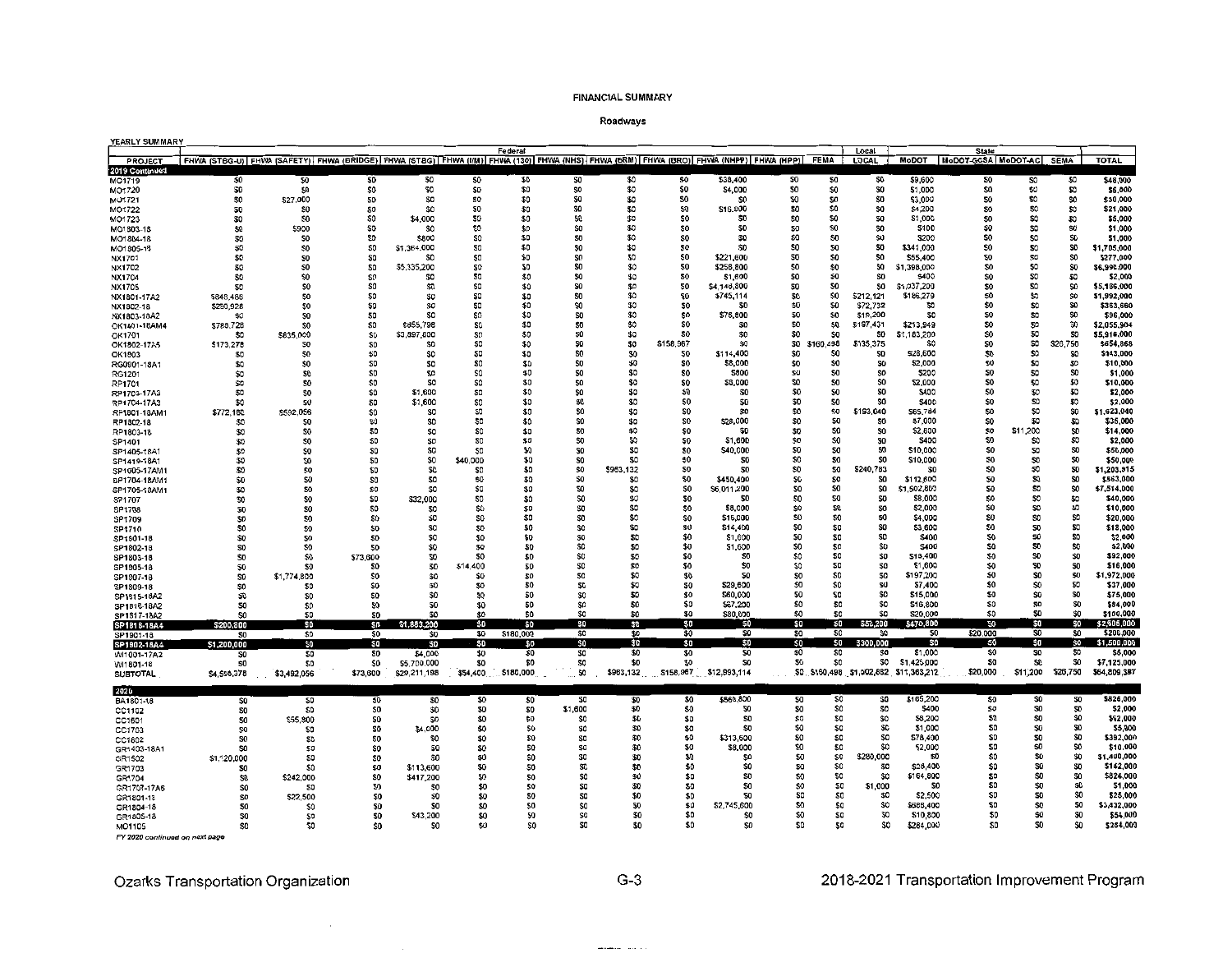¥.

#### Roadways

| YEARLY SUMMARY  |                                                                                                                                         |                |                 |                |                 |         |                |                |                 |                |                |                |                |              |                     |                 |                 |              |
|-----------------|-----------------------------------------------------------------------------------------------------------------------------------------|----------------|-----------------|----------------|-----------------|---------|----------------|----------------|-----------------|----------------|----------------|----------------|----------------|--------------|---------------------|-----------------|-----------------|--------------|
|                 |                                                                                                                                         |                |                 |                |                 | Federal |                |                |                 |                |                |                | Local          |              | <b>State</b>        |                 |                 |              |
| PROJECT         | FHWA (STBG-U) FHWA (SAFETY) FHWA (BRIDGE) FHWA (STBG) FHWA (IM) FHWA (130) FHWA (NHS) FHWA (BRM) FHWA (BRO) FHWA (NHPP) FHWA (HPP) FEWA |                |                 |                |                 |         |                |                |                 |                |                |                | LOCAL          | MoDOT        | MoDOT-GCSA MoDOT-AC |                 | <b>SEMA</b>     | TOTAL        |
| 2020 Continued  |                                                                                                                                         |                |                 |                |                 |         |                |                |                 |                |                |                |                |              |                     |                 |                 |              |
| MO1710-17A2     | \$0                                                                                                                                     | \$0            | \$0             | \$1,664,000    | SO.             | \$0     | 50             | \$0            | \$0             | \$0            | \$0            | \$0            | \$0            | \$416,000    | \$0                 | 50              | \$0             | \$2,080,000  |
| MO1711          | \$0                                                                                                                                     | 50             | \$0             | \$4,349,600    | \$0             | 50      | S <sub>0</sub> | \$0            | SO.             | \$0            | \$0            | \$O            | \$0            | \$1.087.400  | 50                  | \$0             | \$0             | \$5,437,000  |
| MO1712          | \$0                                                                                                                                     | SO.            | \$0             | 50             | S0              | \$0     | 50             | S0             | SO.             | \$1,600        | \$0            | \$0            | \$0            | \$400        | \$0                 | \$0             | \$0             | \$2,000      |
| MO1714          | \$0                                                                                                                                     | \$0            | \$0             | 50             | S0              | \$0     | SO.            | \$û            | SO.             | \$33,600       | \$0            | \$0            | \$0            | \$8,400      | \$0                 | 50              | \$0             | \$42,000     |
| MO1719          | 50                                                                                                                                      | S <sub>0</sub> | \$0             | \$0            | SO              | \$0     | \$0            | \$0            | \$O             | \$38,400       | \$0            | 50             | \$0            | \$9,600      | \$0                 | \$0             | \$0             | \$48,000     |
| MO1720          | SO.                                                                                                                                     | \$0            | \$D             | SO.            | SO.             | SO.     | 50             | \$0            | S0              | \$4,000        | \$0            | 50             | \$0            | \$1,000      | <b>SD</b>           | \$0             | \$0             | \$5,000      |
| MO1721          | \$0                                                                                                                                     | \$27,000       | S0              | \$0            | SO.             | 50      | \$0            | 50             | \$0             | SO.            | \$0            | \$O            | \$0            | \$3,000      | SO                  | \$O             | SO              | \$30,000     |
| MO1722          | 50                                                                                                                                      | SO.            | \$0             | 50             | 50              | \$0     | \$0            | \$0            | \$0             | \$18,400       | \$0            | 50             | \$0            | \$4,600      | \$0                 | 50              | \$0             | \$23,000     |
| MO1723          | 50                                                                                                                                      | \$O            | SO <sub>1</sub> | \$3,200        | \$0             | 50      | SO.            | \$0            | 50              | SO             | 50             | SO             | \$0            | <b>\$800</b> | \$0                 | SO <sub>3</sub> | \$0             | \$4,000      |
| MO1803-18       | \$0                                                                                                                                     | 5161,100       | \$0             | \$0            | S <sub>0</sub>  | \$0     | \$0            | S <sub>0</sub> | \$0             | 50             | \$0            | 50             | SO.            | \$17,900     | S <sub>0</sub>      | 50              | SO.             | \$179,000    |
| MO1804-18       | \$332,000                                                                                                                               | \$0            | \$0             | \$471,200      | SO              | SO.     | 50             | S <sub>0</sub> | \$0             | \$0            | \$0            | SO.            | \$83,000       | \$117,800    | S <sub>0</sub>      | 50              | SO.             | \$1,004,000  |
| MO1806-18       | \$0                                                                                                                                     | 50             | 50              | \$1.440.800    | SO.             | SO.     | SO.            | S <sub>0</sub> | \$0             | \$0            | \$0            | \$0            | SO.            | \$360,200    | S <sub>0</sub>      | \$O             | SO.             | \$1,801,000  |
| MO2001-18       | \$0                                                                                                                                     | \$855,900      | S0              | SO.            | SO.             | SO.     | 50             | S <sub>0</sub> | \$0             | \$0            | \$0            | SO.            | 50             | \$0          | 50                  | 50              | SO.             | \$855,900    |
| MO2002-18       | SO                                                                                                                                      | \$1,013,400    | SO <sub>1</sub> | SO.            | \$0             | \$O     | 50             | SO             | \$0             | \$û            | SO.            | S <sub>0</sub> | \$0            | \$112,600    | S0                  | SO              | SO.             | \$1,126,000  |
| NX1701          | \$0                                                                                                                                     | \$0            | SO.             | SO             | SO              | SO.     | SD.            | S <sub>0</sub> | \$0             | \$6,378,400    | \$0            | \$O            | SO.            | 1.594.600    | S <sub>0</sub>      | \$O             | 50              | \$7,973,000  |
| NX1704          | SO                                                                                                                                      | \$0            | \$0             | SO             | SO.             | \$0     | SD             | S <sub>0</sub> | \$0             | \$1,600        | \$0            | SO.            | SO.            | \$400        | S <sub>0</sub>      | SO              | SO.             | \$2,000      |
| NX1803-18A2     | \$0                                                                                                                                     | 50             | S <sub>0</sub>  | S <sub>0</sub> | \$0             | \$0     | \$O            | S <sub>0</sub> | SO <sub>1</sub> | \$16,000       | \$0            | \$0            | SO.            | \$4,000      | SO                  | SO.             | SO.             | \$20,000     |
| OK1803          | SO                                                                                                                                      | \$0            | S <sub>0</sub>  | SO             | 50              | SO.     | S <sub>0</sub> | \$O            | SO.             | \$164,000      | \$O            | \$O            | \$O            | \$41,000     | SO                  | \$0             | SO              | \$205,000    |
| RG0901-18A1     | SO                                                                                                                                      | \$0            | \$0             | SO.            | \$0             | \$O     | S <sub>0</sub> | \$0            | \$O             | \$8,000        | \$0            | SO.            | \$0            | \$2,000      | \$O                 | SO.             | SO.             | \$10,000     |
| RG1201          | \$O                                                                                                                                     | \$0            | SO              | S0             | \$0             | \$0     | S <sub>0</sub> | \$0            | S <sub>0</sub>  | \$800          | SO             | \$0            | \$O            | \$200        | \$O                 | \$0             | \$0             | \$1,000      |
| RP1701          | SO                                                                                                                                      | S <sub>0</sub> | SO.             | S <sub>D</sub> | 50              | \$0     | \$0            | 50             | S <sub>0</sub>  | \$8,000        | S <sub>0</sub> | \$0            | \$O            | \$2,000      | SO                  | \$0             | SO              | \$10,000     |
| RP1703-17A3     | \$0                                                                                                                                     | 50             | \$D             | \$1,600        | 50              | \$0     | \$O            | SO.            | S <sub>0</sub>  | S <sub>0</sub> | \$0            | \$0            | \$0            | \$400        | \$0                 | \$0             | SO              | \$2,000      |
| RP1704-17A3     | \$0                                                                                                                                     | \$0            | \$O             | \$1,600        | S0              | \$0     | S <sub>0</sub> | \$0            | S0              | S <sub>0</sub> | \$O            | \$0            | \$0            | 5400         | \$0                 | \$0             | \$0             | \$2,000      |
| RP1802-18       | \$0                                                                                                                                     | SO             | 50              | \$0            | \$0             | \$0     | \$0            | \$0            | \$0             | \$1,852,800    | \$0            | \$0            | \$0            | \$463,200    | 50                  | \$0             | 50              | \$2,316,000  |
| RP1803-18       | \$O                                                                                                                                     | 50             | \$0             | 30             | 50              | \$O     | 50             | \$0            | \$0             | SO.            | \$0            | 50             | \$0            | \$210,400    | \$0                 | \$841,600       | SO.             | \$1,052,000  |
| SP1401          | 50                                                                                                                                      | S <sub>0</sub> | SO              | 30             | \$0             | 50      | \$O            | \$0            | \$0             | \$5,600        | \$0            | \$0            | 50             | \$1,400      | 50                  | \$0             | \$0             | \$7,000      |
| SP1405-18A1     | \$O                                                                                                                                     | 50             | \$0             | \$0            | SO.             | \$0     | \$0            | SO             | \$0             | 540,000        | \$0            | 50             | \$0            | \$10,000     | \$0                 | 50              | S0              | \$50,000     |
| SP1419-18A1     | \$0                                                                                                                                     | \$0            | \$0             | 50             | \$9,000         | 50      | \$0            | SO.            | \$0             | \$0            | \$0            | SO.            | SO             | \$1,000      | S0                  | \$0             | \$O             | \$10,000     |
| SP1707          | SO.                                                                                                                                     | \$300,000      | SO.             | \$292,000      | \$0             | 50      | \$0            | SO.            | \$0             | \$0            | \$0            | \$0            | <b>SO</b>      | \$148,000    | 50                  | \$O             | <b>SO</b>       | \$740,000    |
| SP1708          | SO                                                                                                                                      | 50             | S0              | \$0            | 50              | SO.     | \$D            | S <sub>0</sub> | \$0             | \$896,800      | \$0            | \$0            | S <sub>0</sub> | \$224,200    | SO.                 | SO.             | \$O             | \$1,121,000  |
| SP1709          | 50                                                                                                                                      | 50             | S0              | S <sub>0</sub> | \$0             | \$0     | \$O            | 50             | S <sub>0</sub>  | \$16,000       | \$0            | SO.            | \$0            | \$4,000      | SO.                 | SO <sub>1</sub> | <b>SO</b>       | \$20,000     |
| SP1710          | \$0                                                                                                                                     | \$0            | \$O             | SO             | \$0             | \$0     | SO             | S <sub>0</sub> | 50              | \$664,000      | 50             | 50             | \$O            | \$166,000    | \$0                 | SO.             | \$0             | \$830,000    |
| SP1801-18       | S <sub>0</sub>                                                                                                                          | \$0            | SO              | S <sub>0</sub> | SO.             | \$0     | SO.            | \$O            | SO              | \$1,600        | SO             | \$0            | \$O            | \$400        | SO                  | 50              | SO              | \$2,000      |
| SP1802-18       | \$O                                                                                                                                     | \$0            | \$0             | S0             | SO.             | \$0     | SO             | \$0            | S <sub>0</sub>  | \$1,600        | \$0            | \$0            | \$0            | \$400        | \$0                 | SO.             | SO <sub>1</sub> | \$2,000      |
| SP1803-18       | \$O                                                                                                                                     | \$0            | \$785,600       | \$0            | \$û             | \$0     | S <sub>0</sub> | \$û            | S <sub>0</sub>  | \$0            | \$0            | \$O            | \$0            | \$196,400    | 50                  | SO.             | \$0             | \$982,000    |
| SP1805-18       | \$O                                                                                                                                     | \$0            | \$0             | <b>SQ</b>      | \$1,511,100     | \$0     | SO             | <b>SD</b>      | 50              | S <sub>0</sub> | 50             | SO.            | \$0            | \$167,900    | \$0                 | \$0             | \$0             | \$1,679,000  |
| SP1809-18       | 50                                                                                                                                      | \$0            | \$0             | \$0            | SO              | \$0     | 50             | \$0            | \$0             | \$1,960,000    | \$0            | \$O            | \$O            | \$490,000    | \$0                 | SO.             | \$0             | \$2,450,000  |
| SP1815-18A2     | \$0                                                                                                                                     | 50             | \$0             | \$0            | SO <sub>1</sub> | \$0     | \$0            | SO             | \$0             | \$19,200       | \$0            | 50             | \$0            | \$4,800      | \$0                 | \$0             | \$0             | \$24,000     |
| SP1816-18A2     | SO <sub>1</sub>                                                                                                                         | S <sub>0</sub> | SO.             | \$0            | 50              | S0      | \$0            | 50             | \$0             | 58,000         | \$0            | \$0            | \$0            | \$2,000      | \$O                 | \$0             | SO              | \$10,000     |
| SP1817-18A2     | \$0                                                                                                                                     | SO             | \$0             | 50             | SO <sub>1</sub> | \$0     | \$0            | S0             | \$O             | \$20,000       | \$0            | \$0            | \$0            | \$5,000      | \$0                 | 50              | \$0             | \$25,000     |
| WI1001-17A2     | 50                                                                                                                                      | SO             | \$0             | \$4,000        | \$O             | 50      | \$O            | \$D            | \$O             | SO.            | 50             | \$0            | 50             | \$1,000      | \$0                 | \$0             | \$0             | \$5,000      |
| <b>SUBTOTAL</b> | \$1,452,000                                                                                                                             | \$2,677,700    | \$785,600       | \$8,806,000    | S1.520.100      | \$0     | \$1,600        | \$0            | SD.             | \$15,886,400   | \$0            | S0.            | \$364,000      | \$7,310,900  | -30                 | \$841,600       | \$D.            | \$39,645,900 |

 $\alpha$ 

 $\sim$ 

we consider the  $\mathcal{C}=\mathcal{C}$  or  $\mathcal{C}=\mathcal{C}$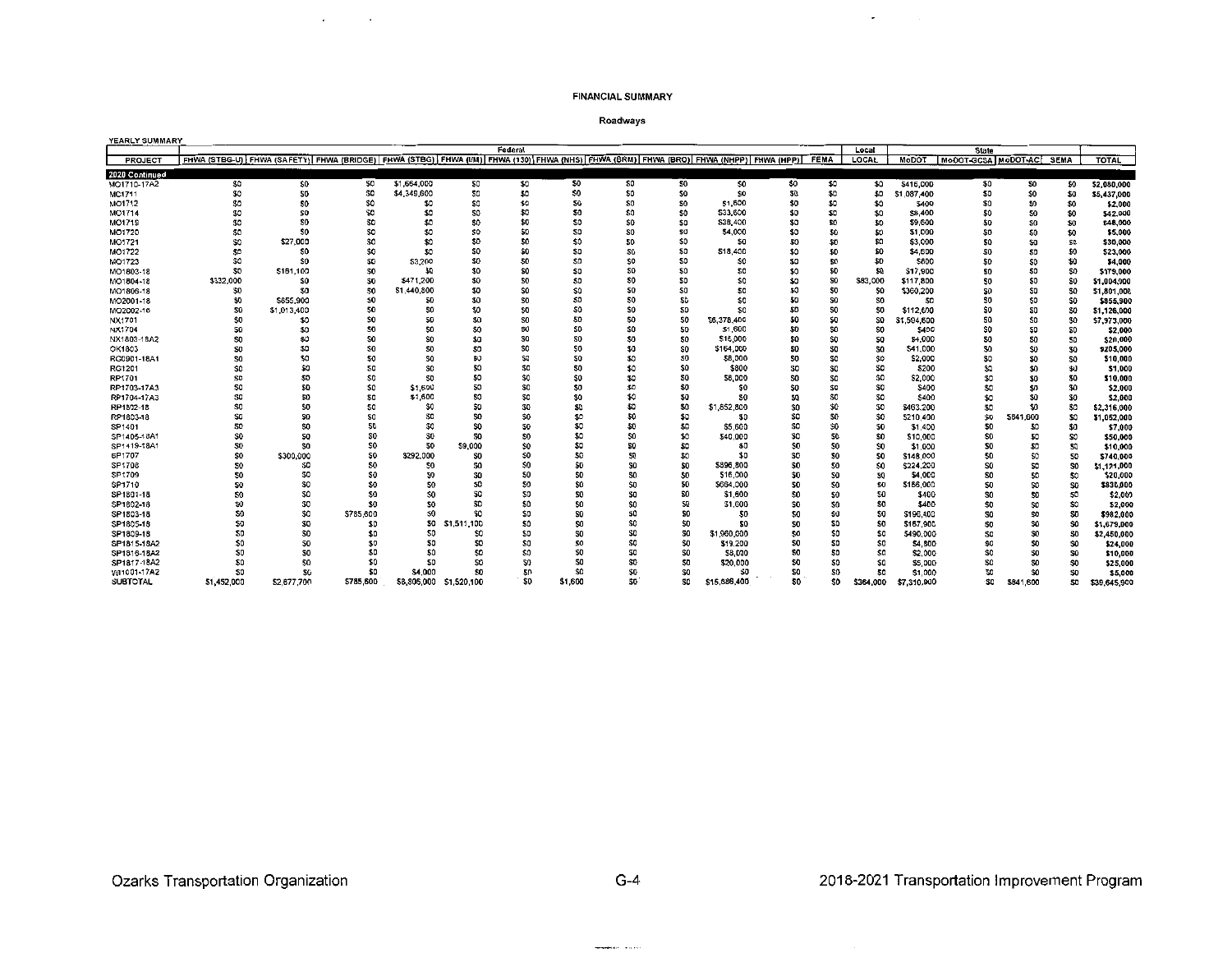### Roadways

| YEARLY SUMMARY     |                                                                                                                                    |              |                 |                          |                 |                 |         |           |             |                  |     |                |                |                                              |                     |                 |                 |                                              |
|--------------------|------------------------------------------------------------------------------------------------------------------------------------|--------------|-----------------|--------------------------|-----------------|-----------------|---------|-----------|-------------|------------------|-----|----------------|----------------|----------------------------------------------|---------------------|-----------------|-----------------|----------------------------------------------|
|                    |                                                                                                                                    |              |                 |                          |                 | Federal         |         |           |             |                  |     |                | Local          |                                              | <b>State</b>        |                 |                 |                                              |
| PROJECT            | FHWA (STBG-U) FHWA (SAFETY) FHWA (BRIDGE) FHWA (STBG) FHWA (UM) FHWA (130) FHWA (NHS) FHWA (BRM) FHWA (BRO) FHWA (NHPP) FHWA (HPP) |              |                 |                          |                 |                 |         |           |             |                  |     | <b>FEMA</b>    | <b>LOCAL</b>   | MoDOT                                        | MoDOT-GCSA MoDOT-AC |                 | <b>SEMA</b>     | <b>TOTAL</b>                                 |
| 2021               |                                                                                                                                    |              |                 |                          |                 |                 |         |           |             |                  |     |                |                |                                              |                     |                 |                 |                                              |
| CC1703             | SO.                                                                                                                                | S0           | S <sub>0</sub>  | \$4,000                  | SO.             | \$0             | \$0     | \$0       | S0          | SO.              | SO. | \$0            | \$O            | \$1,000                                      | SO.                 | \$0             | SO <sub>1</sub> | \$5,000                                      |
| CC1802             |                                                                                                                                    | \$0          | \$0             | \$f                      | <b>SD</b>       | \$0             | \$Q     |           | \$O         | \$3,593,600      |     | \$0            | 50             | \$898,400                                    |                     | SO.             | \$0             | \$4,492,000                                  |
| CR1403-18A1        |                                                                                                                                    |              |                 |                          | SO              | \$C             | S0      |           |             | \$8,000          |     | \$0            |                | \$2,000                                      |                     | \$O             |                 | \$10,000                                     |
| MO1105             |                                                                                                                                    |              |                 |                          |                 | \$Ó             | \$C     |           |             |                  |     | \$0            |                | \$284,000                                    |                     | \$0             |                 | \$284,000                                    |
| MO1712             |                                                                                                                                    |              | \$0             | \$56,000                 | Sû              | SC              | SC      |           |             |                  |     | \$0            |                | \$14,000                                     |                     | \$O             | S0              | \$70,000                                     |
| MO1714             |                                                                                                                                    | S.           | \$0             | \$216,800                | \$û             | \$O             | \$0     |           | \$0         | \$4,458,400      |     | \$0            | S.             | \$1,168,800                                  |                     | \$O             | \$C             | \$5,844,000                                  |
| MO1719             |                                                                                                                                    |              | SD <sub>1</sub> |                          | SC              | \$0             | \$0     |           |             | \$38,400         |     | \$0            | \$C            | \$9,600                                      |                     | \$O             |                 | \$48,000                                     |
| MO1720             |                                                                                                                                    |              |                 |                          |                 | \$C             | S0      |           |             | \$3,200          |     | \$0            |                | \$800                                        |                     | \$0             | SC              | \$4,000                                      |
| MO1721             |                                                                                                                                    | 526,100      |                 |                          | sc              | \$C             | \$0     |           |             | SO.              |     | \$0            | \$C            | \$2,900                                      |                     | SO              | \$0             | \$29,000                                     |
| MO1722             |                                                                                                                                    | S0           |                 |                          | \$C             | \$C             | 50      |           | \$0         | \$16,800         |     | \$0            | S.             | \$4,200                                      |                     | \$0             |                 | \$21,000                                     |
| MO1723             |                                                                                                                                    | SC           |                 | \$3,200                  |                 | \$C             | SO.     |           |             |                  |     | \$O            | S0             | \$800                                        |                     | SO              | \$0             | \$4,000                                      |
| MO2001-18          |                                                                                                                                    | \$54,900     |                 |                          | SC              | SC              | 50      | 50        |             |                  |     | \$0            | \$95,100       | \$6,100                                      |                     | Ş0              | \$0             | \$156,100                                    |
| MO2101-18          | \$340,000                                                                                                                          | \$0          |                 |                          | \$C             | \$0             | 50      |           |             | \$0              |     | \$0            | \$85,000       | \$O                                          |                     | \$0             | SO <sub>1</sub> | \$425,000                                    |
| OK1803             |                                                                                                                                    |              |                 |                          | SC              |                 | \$O     | \$0       | \$C         | \$2,492,000      |     | \$0            | S0             | \$623,000                                    |                     | \$0             | \$0             | \$3,115,000                                  |
| RG0901-18A1        |                                                                                                                                    | 50           |                 |                          |                 | \$0             | 50      | Ś.        |             | \$8,000          |     | \$0            | \$0            | \$2,000                                      |                     | \$0             | \$0             | \$10,000                                     |
| RG1201             |                                                                                                                                    |              |                 |                          | \$0             | SO              | \$4,800 | \$0       |             | S0               |     | \$0            | S <sub>0</sub> | \$1,200                                      |                     |                 |                 | \$6,000                                      |
| RP1701             |                                                                                                                                    |              | \$0             |                          | \$0             | \$0             | SO.     | S0        |             | \$8,000          |     | \$0            | S0             | \$2,000                                      |                     | SO <sub>1</sub> | \$0             | \$10,000                                     |
| RP1703-17A3        |                                                                                                                                    |              | \$0             | \$1,600                  | \$0             | \$0             | so      | \$C       |             |                  |     | SO             | S <sub>0</sub> | \$400                                        |                     |                 | \$0             | \$2,000                                      |
| RP1704-17A3        |                                                                                                                                    |              | \$C             | \$1,600                  | \$0             | SO <sub>3</sub> | SO      |           | \$0         |                  |     | \$0            | \$0            | \$400                                        |                     |                 | \$0             | \$2,000                                      |
| SP1401             |                                                                                                                                    |              |                 | S0                       | SO <sub>1</sub> | SO.             | 50      |           | SD          | \$440,000        |     | \$0            | S <sub>0</sub> | \$110,000                                    |                     | \$0             | S0              | \$550,000                                    |
| SP1419-18A1        |                                                                                                                                    |              | \$C             | S <sub>0</sub>           | \$9,000         | SO              | 50      |           |             |                  |     | S <sub>0</sub> |                | \$1,000                                      |                     | \$0             | 50              | \$10,000                                     |
| SP1709             |                                                                                                                                    |              |                 | S <sub>0</sub>           | \$0             |                 |         |           | S0          | \$16,000         |     |                |                | \$4,000                                      |                     | 50              | 50              | \$20,000                                     |
| WI1001-17A2        |                                                                                                                                    |              |                 | \$4,000                  | \$0             | \$0             | \$0     | 50        | \$0         | S0               |     | SO.            |                | \$1,000                                      |                     | \$0             | \$0             | \$5,000                                      |
| <b>SUBTOTAL</b>    | \$340,000                                                                                                                          | \$81,000     | 50              | \$287,200                | \$9,000         | \$0             | \$4,800 | SO        | SO.         | .082.400<br>-511 |     | SO.            | \$180,100      | \$3,137,600                                  |                     | \$0             | \$0             | 122,100<br>\$15.                             |
| <b>GRAND TOTAL</b> | \$16,237,558                                                                                                                       | \$10,298,556 | \$860,800       | \$56,143,600 \$2,564,700 |                 | \$180,000       | \$6,400 | \$963,132 | \$1,053,926 | \$54,623,856     |     |                |                | \$172,990 \$740,992 \$5,708,165 \$31,223,202 |                     |                 |                 | \$20,000 \$1,153,400 \$123,499 \$182,074,776 |

 $\mathbb{Z}^{\mathbb{Z}}$ 

 $\mathcal{L}_{\text{max}}(\mathcal{L}_{\text{max}})$  and  $\mathcal{L}_{\text{max}}(\mathcal{L}_{\text{max}})$  and

 $\label{eq:reduced} \begin{split} \text{convergence} & \times \mathcal{N} \times \mathcal{N} \times \mathcal{N} \times \mathcal{N} \times \mathcal{N} \times \mathcal{N} \times \mathcal{N} \times \mathcal{N} \times \mathcal{N} \times \mathcal{N} \times \mathcal{N} \times \mathcal{N} \times \mathcal{N} \times \mathcal{N} \times \mathcal{N} \times \mathcal{N} \times \mathcal{N} \times \mathcal{N} \times \mathcal{N} \times \mathcal{N} \times \mathcal{N} \times \mathcal{N} \times \mathcal{N} \times \mathcal{N} \times \mathcal{N}$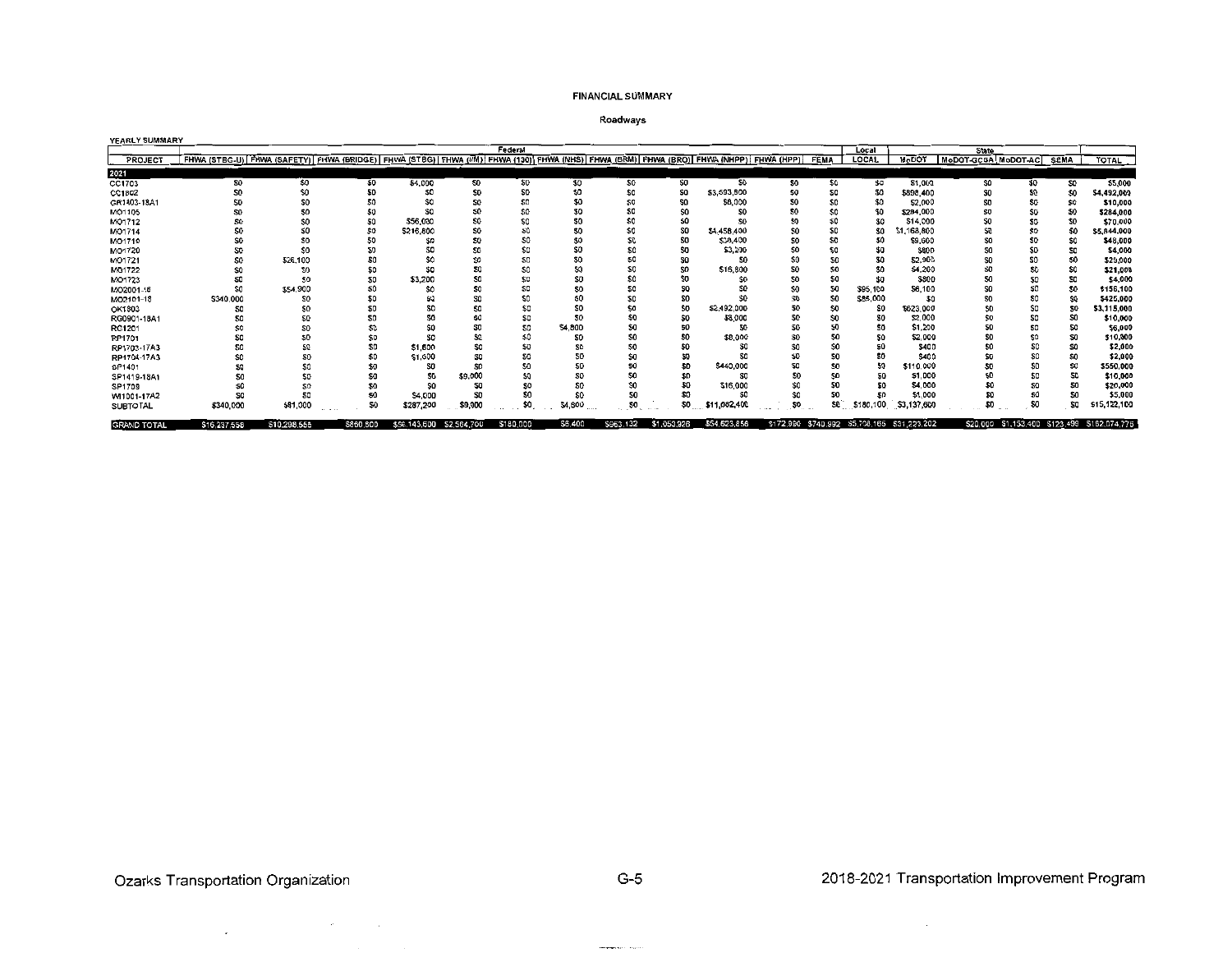### **FINANCIAL CONSTRAINT**

Roadways

|                       |               |              |           |                      | <b>Federal Funding Source</b> |           |               |               |             |                                            |            |           |                               |             |                            |           |                            |                          |
|-----------------------|---------------|--------------|-----------|----------------------|-------------------------------|-----------|---------------|---------------|-------------|--------------------------------------------|------------|-----------|-------------------------------|-------------|----------------------------|-----------|----------------------------|--------------------------|
|                       |               |              |           |                      |                               |           |               |               |             |                                            |            |           | <b>TOTAL</b>                  |             | <b>MoDOT</b><br>Programmed |           | State<br>Operations<br>and |                          |
|                       | <b>STBG-U</b> | Safety       | Bridge    | STBG                 |                               | 130       | <b>NHS</b>    | <b>BRM</b>    | <b>BRO</b>  | NHPP                                       | <b>HPP</b> | FEMA      | <b>Federal Funds</b>          | Loca        | Funds                      | Other     | Maintenance                | <b>TOTAL</b>             |
|                       |               |              |           |                      |                               |           |               |               |             |                                            |            |           |                               |             |                            |           |                            |                          |
| 2018 Funds Programmed | \$9,847,180   | \$4,047,800  |           | \$1,600 \$17,839,202 | \$981.200                     | so I      | €∩            |               |             | \$894,959 \$14,661,942 \$172,990 \$580,494 |            |           | \$49,027,367 \$3,661,183      |             | \$9,712,090                | \$96,749  |                            | \$4,779,389 \$67,276,778 |
| 2019 Funds Programmed | \$4.598.378   | \$3,492,056  | \$73,600  | \$29,211,198         | \$54,400                      | \$180,000 |               | \$0 \$963,132 | \$158.967   | 512,993,114                                | so I       | \$150.498 | \$51,885,343                  | \$1,502,882 | \$11.394.412               | \$26,750  | \$4,851,080                | \$69,660,467             |
| 2020 Funds Programmed | \$1,452,000   | \$2,577,700  | \$785,600 | \$8,806,000          | \$1,520,100                   |           | $$0$ $$1,600$ | \$0           |             | SO 515.886.400                             | \$0        | 50        | \$31,129,400                  | \$364,000   | \$8,152,500                | \$O       | \$4.923.846                | 544,569,746              |
| 2021 Funds Programmed | \$340,000     | \$81.000     |           | \$287.200            | \$9,000                       |           | \$0 54,800    |               |             | \$0 511,082,400                            |            | 50        | \$11,804,400                  | \$180.100   | \$3,137,600                |           |                            | \$4,997,704 \$20,119,804 |
| Total                 | \$16,237,558  | \$10,298,556 | 860,800   | \$56,143,600         | 52.564.700                    | 180,000   | 156,400       | \$963,132     | \$1,053,926 | \$54,623,856                               | \$172,990  | 5740.992  | \$143,846,510   \$5,708,165 ' |             | \$32,396,602               | \$123,499 | \$19,552,019 \$201,626,795 |                          |

|                                              | <b>Prior Year</b> | FY 2018      | FY 2019      | FY 2020                     | FY 2021                                                                     | <b>TOTAL</b>    |
|----------------------------------------------|-------------------|--------------|--------------|-----------------------------|-----------------------------------------------------------------------------|-----------------|
| Available State and Federal Funding          | so                | \$42,451,600 | \$54,679,300 | \$49,650,800                | \$44,779,200                                                                | \$191.560.900   |
| Available Operations and Maintenance Funding | S0                | \$4,779,389  | \$4,851,080  | \$4,923,846                 | \$4,997,704                                                                 | \$19,552,019    |
| Funds from Other Sources                     | \$864,492         | \$0          | \$0          | \$0                         | \$0                                                                         | \$864.492       |
| Available Suballocated Funding               | \$18,576,393      | \$5,968,827  | \$6,088,203  | \$6,209.967                 | \$6,088,203                                                                 | \$42,931.594    |
| <b>TOTAL AVAILABLE FUNDING</b>               | \$19,440,585      | \$53,199,816 | \$65,618,583 | \$60,784,613                | \$55.865.107                                                                | \$254,909,005   |
| Prior Year Funding                           |                   | \$19,440,885 | \$5,363,923  | \$1,322,039                 | \$17,536,906                                                                |                 |
| Programmed State and Federal Funding         |                   |              |              |                             | $($ \$67,276,778) $($ \$69,660,467) $($ \$44,569,746) $($ \$20,119,804) $[$ | (\$201.626.795) |
| <b>TOTAL REMAINING</b>                       | \$19,440,885      | \$5,363,923  | \$1,322,039  | \$17,536,906   \$53,282,210 |                                                                             | \$53,282,210    |

 $\sim$ 

 $\overline{\phantom{a}}$ 

Additional Funds from Other Sources include one-time FEMA and SEMA grant funding for the Riverside Bridge Replacement.

Available State and Federal Funding shown here does not include funding Available shown on Bike/Ped Financial Constraint Page.

 $\blacksquare$ 

 $\sim 100$ 

 $\frac{1}{2} \left( \frac{1}{2} \frac{1}{2} \frac{1}{2} \frac{1}{2} \frac{1}{2} \frac{1}{2} \frac{1}{2} \frac{1}{2} \frac{1}{2} \frac{1}{2} \frac{1}{2} \frac{1}{2} \frac{1}{2} \frac{1}{2} \frac{1}{2} \frac{1}{2} \frac{1}{2} \frac{1}{2} \frac{1}{2} \frac{1}{2} \frac{1}{2} \frac{1}{2} \frac{1}{2} \frac{1}{2} \frac{1}{2} \frac{1}{2} \frac{1}{2} \frac{1}{2} \frac{1}{2} \frac{1}{2}$